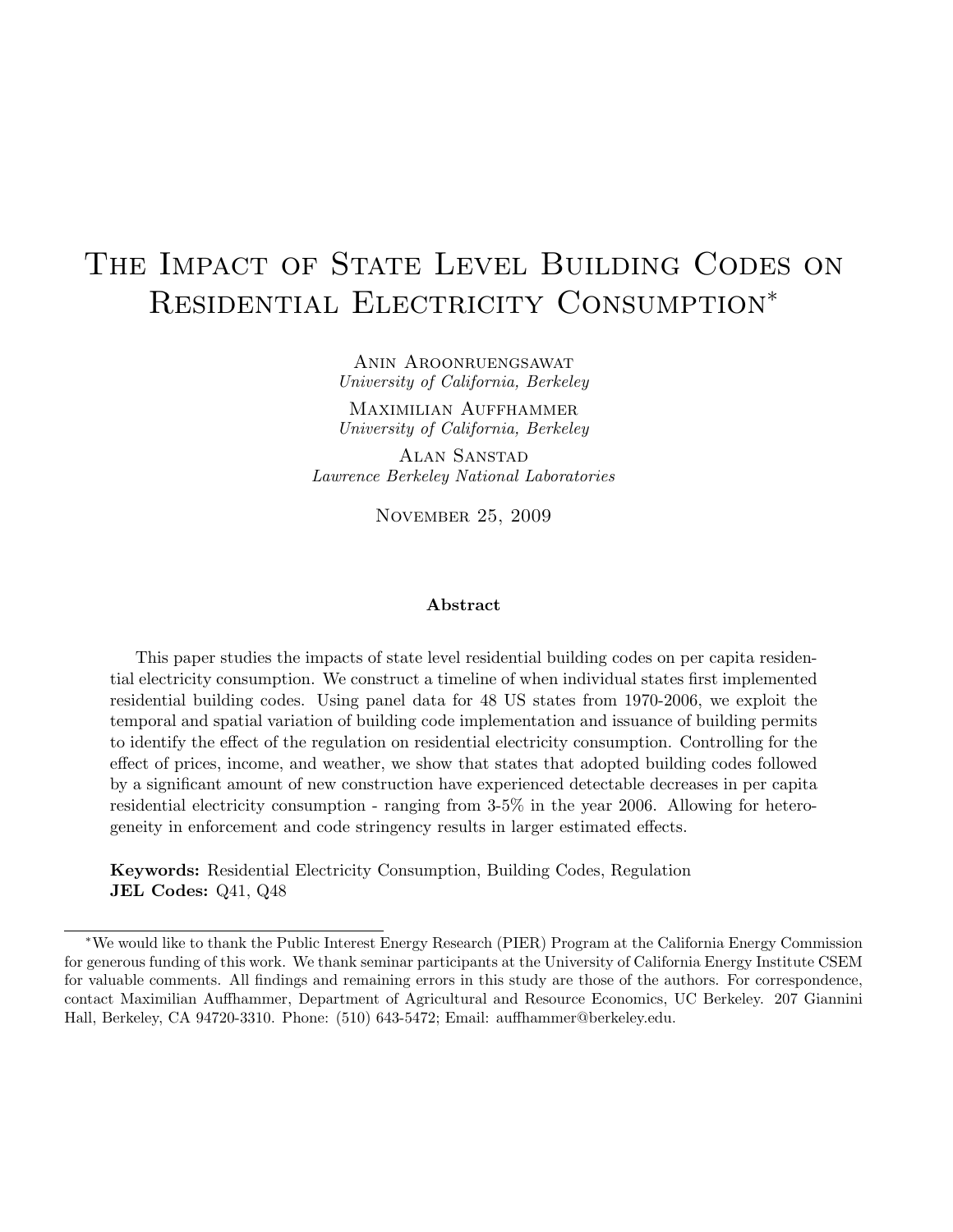## 1. INTRODUCTION

U.S. residential electricity consumption, which accounted for 37% of total electricity consumption in 2006, has increased by 570% or on average by 4.2% annually from 1960 to 2007. In 2007, the sector contributed about 21 percent of U.S.  $CO<sub>2</sub>$  emissions from fossil fuel combustion, more than two-thirds of which are due to electricity consumption (EIA, 2008).

In order to meet ever increasing demand, utilities have added generating capacity, while at the same time implementing measures to slow the growth of energy demand. One set of such measures is in the form of energy efficiency policies which are thought to reduce the demand for electricity and carbon emissions. These policies can be categorized into four main types: energy efficiency standards (e.g. building energy codes and appliance standards), financial incentives for energy efficient investment (e.g. rebate programs), information and voluntary programs (e.g. advanced metering), and management of government energy use. The major policies that directly affect residential electricity consumption are appliance standards and building energy codes. Appliance standards require manufacturers to meet minimum energy efficient standards to sell their product in the geographic area of adoption (e.g. state). Building energy codes require newly constructed buildings as well as modified existing buildings to meet certain engineering specifications relevant to energy consumption.

In the residential sector, demand for electricity is derived from the use of electrical appliances which provide energy services such as refrigeration, heating and cooling. According to a 2001 household energy consumption survey, appliances (*e.g.* air conditioners, refrigerators, space and water heating systems and lights) are the largest users of electricity in the average U.S. household, consuming approximately two-thirds of all the residential electricity (EIA, 2001). As such, the energy efficiency of these appliances, defined as the units of energy per unit of service provided, is a major factor determining household and aggregate electricity consumption.

Residential building energy codes provide minimum building requirements for heating and cooling systems and for the housing envelope that lead to energy savings. For example, with careful building envelope design, good insulation and window glazing selection, builders can significantly downsize or even eliminate heating and cooling equipment or reduce the frequency and/or intensity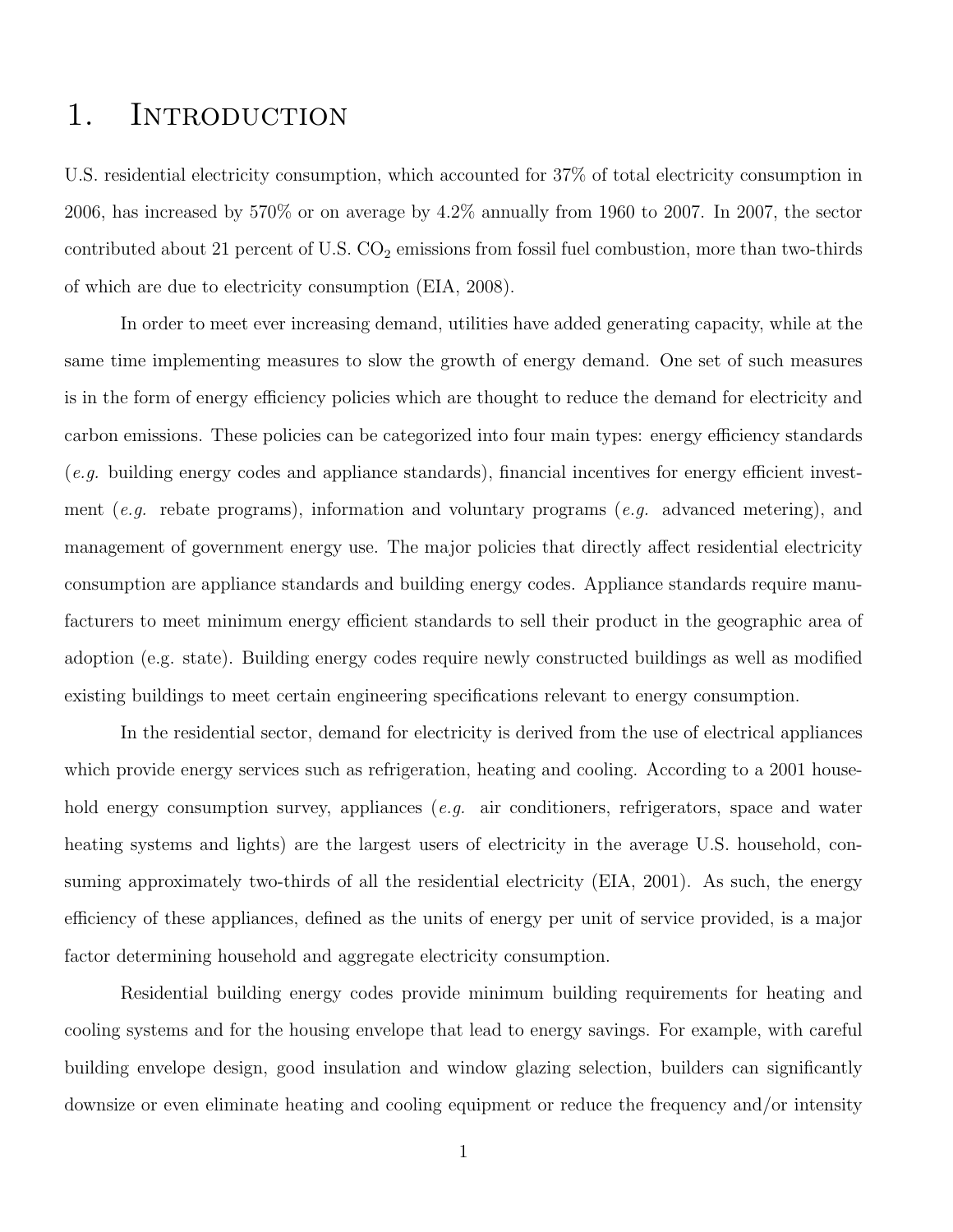of its use. More energy efficient buildings and appliances are designed to offset some of the otherwise predicted demand for energy.

The effectiveness of these codes and standards has been widely studied across disciplines. The vast majority of studies on energy savings due to these codes and standards are ex ante studies conducted by engineers. These studies have the advantage of being able to simulate changes in derived demand from specific policy induced scenarios of technological change at the building or appliance level. In order to simulate future consumption patterns one has to make detailed assumptions about the adoption of each technology and its usage, which are two factors not well understood empirically. A few recent studies attempt to overcome these issues by decomposing aggregate demand for a given state (e.g. Sudarshan and Sweeney, 2008) or across states (e.g. Horowitz, 2008) into price, income, climate and policy effects. Both studies show significant effects of state level policies on electricity consumption.

Our current study makes three specific contributions to this literature. First, instead of focusing on broadly defined energy efficiency policies, we quantify the effect of a specific and widely applied policy tool - residential building codes - on per capita residential electricity consumption. Second, we econometrically identify the effect of building codes on residential electricity consumption by exploiting temporal and spatial variation in the introduction of state level building codes and new construction instead of adopting a bottom-up modeling approach. The econometric approach has the advantage that it uses observed consumption data ex post, which embeds the behavioral response of the consumer. Finally, we control for the endogeneity of price and our policy variable by using an instrumental variables estimation strategy. Our findings should be of broader interest, since national residential and commercial building codes are the core energy efficiency policies in Waxman-Markey climate bill, which the house passed on June 26, 2009.

The next section briefly discusses the history of building codes and standards. Section 3 presents empirical model and describes the data. Section 4 presents estimation results. Section 5 concludes.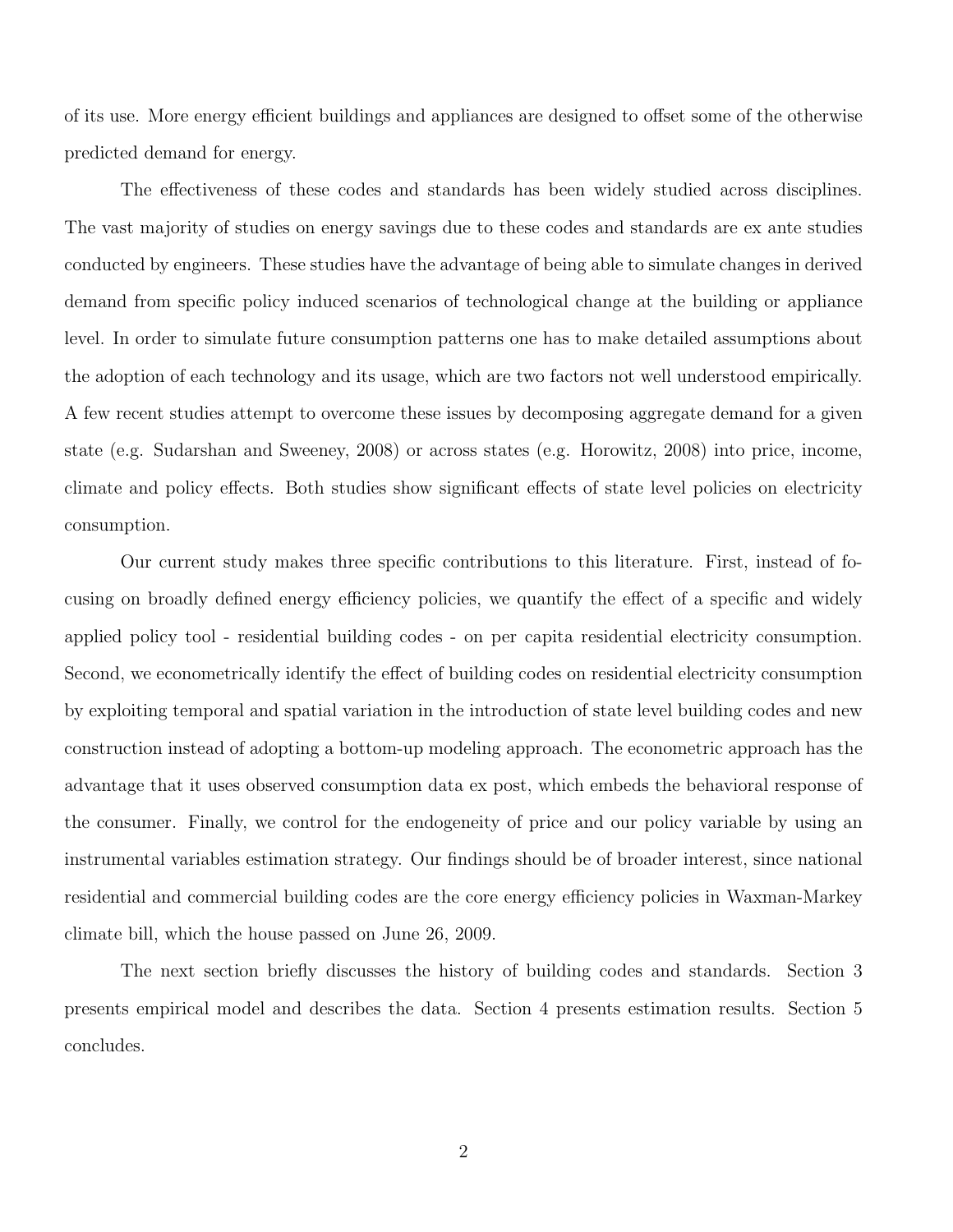## 2. BACKGROUND

The energy crisis and growing environmental concerns of the late 1960s and 1970s were key factors stimulating the development of public policies aimed at promoting energy efficiency and conservation in the United States, primarily through technology regulation. California's Warren-Alquist Act, enacted in 1974, established the California Energy Commission and granted it authority to introduce and enforce environmental criteria in the production and consumption of energy. Energy efficiency standards for residential and non-residential buildings were enacted in 1978 through Title 24 of the California Code of Regulations. At the federal level, the 1975 Energy Policy and Conservation Act was amended in 1978 to include, as a condition of receiving federal funding, requirements for state conservation and efficiency programs including building energy codes. Through the 1980s, a number of states adopted codes based on the ASHRAE (American Society of Heating, Refrigerating, and Air Conditioning Engineers) code 90-1075. Other states adopted the Model Energy Code (MEC) developed by the Council of American Building Officials (CABO) (Howard and Prindle 1991). In 1992, the enactment of the Energy Policy Act included a provision for states to review and/or revise their residential building codes regarding energy efficiency to meet the CABO Model Energy Code. The MEC has since been revised and updated, and its successor is the International Energy Conservation Code (IECC). Currently, all states except Hawaii, Kansas, Mississippi, Missouri, Illinois and South Dakota have implemented a statewide version of building codes. Title II of The American Clean Energy and Security Act of 2009, passed by the U. S. House of Representatives in June, includes the establishment of national energy codes for residential and commercial buildings, with the residential codes based upon the IECC 2006 code.

There is a large literature on the underlying policy rationale and the economic logic of technology-based energy efficiency regulations, including building codes. It is primarily addressed to the issue of the so-called "energy efficiency 'gap,'" the difference between observed efficiency investments and those deemed cost-effective by engineering (life-cycle cost) criteria. (Sanstad et al. 2006 is a recent overview.) Estimation of this difference is also the basis for prospective "efficiency potential" analyses (National Action Plan for Energy Efficiency 2007). By contrast, the empirical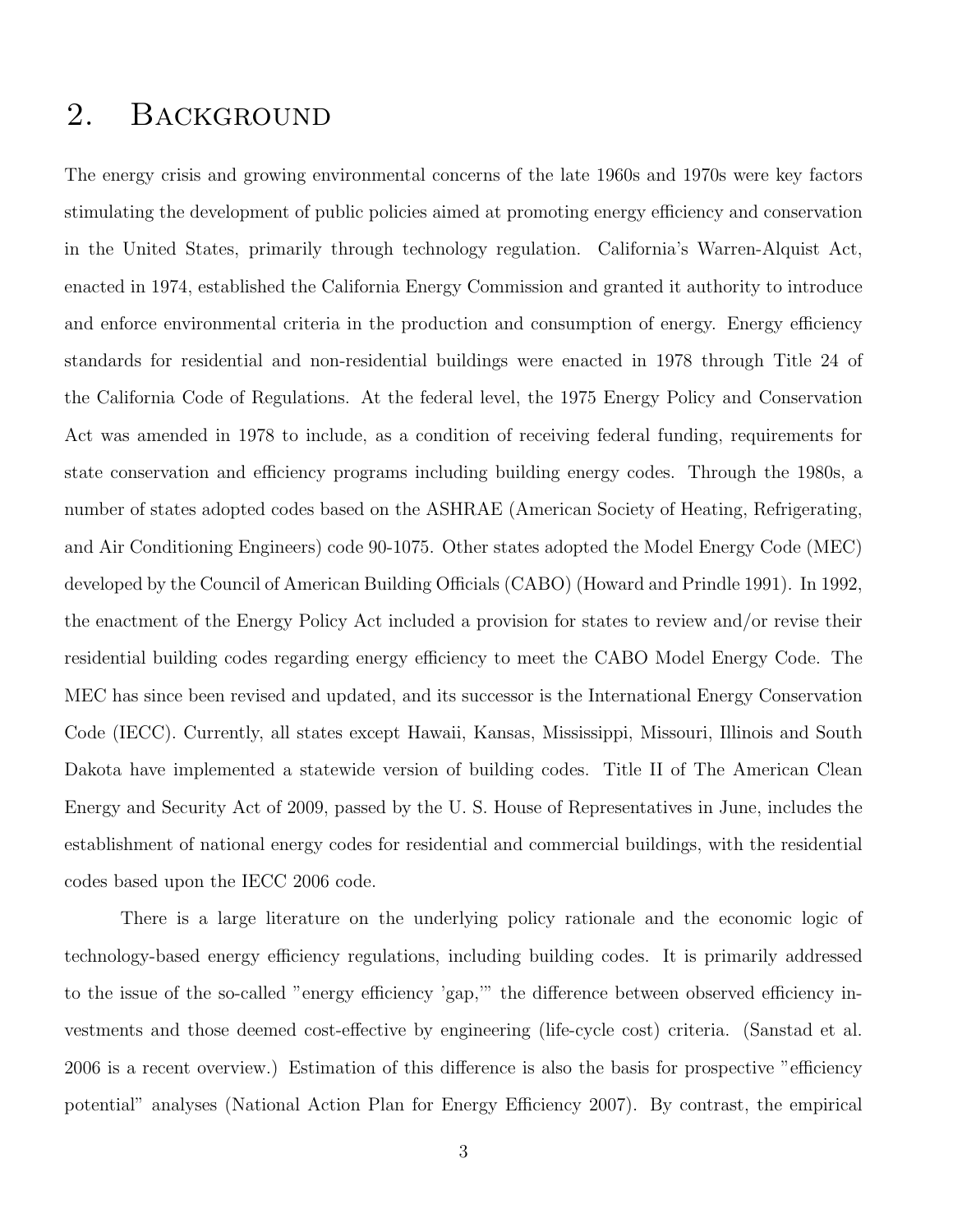literature on ex post estimation of electricity and natural gas consumption reductions resulting from energy efficiency policies is relatively limited. Gillingham et al. (2006) estimate U. S. cumulative savings from efficiency policies and programs, but exclusive of building energy codes.

Empirical ex post estimation of the energy savings from building codes and standards poses several challenges, whether at the individual building level or at higher levels of aggregation. For example, California has established regulatory requirements and guidelines for ex post measurement of energy savings from utility demand-side management programs, which use information gathered independently of the ex ante engineering savings estimates used to design and implement the programs (Sanstad 2007). By contrast, such measurements for buildings have only recently begun to emerge in a research context, as technology and methods have improved. In turn, even as such data become more commonly available, aggregate, long-term retrospective savings estimates based upon building-level information must rely on construction of a counter-factual - that is, a "version of history" without the policies - for comparison. This requires considerably more than building code data alone. Thus, for example, the California Energy Commission's well-known estimates of historical savings due to state efficiency policies and programs are based upon an energy demand simulation model, which is run over the historical period with and without the policies - including building codes - in order to make the comparison (Marshall and Gorin 2007).

Finally, it is well-known among experts that compliance with existing building codes is problematic; as a recent study noted

"Despite the lack of definitive national-level studies regarding building energy code compliance, and existing state studies which are difficult to compare and contrast, the available data signals a significant and widespread lack of compliance" (Building Codes Assistance Project 2008).

These considerations indicate the value of an alternative, statistical approach to retrospective estimation of savings resulting from building codes. In this paper, by incorporating the adoption of these regulations at the state level in different starting years, we attempt to identify their impact on aggregate demand. Further, adding these regulations into the estimation will potentially improve the efficiency of the demand estimation.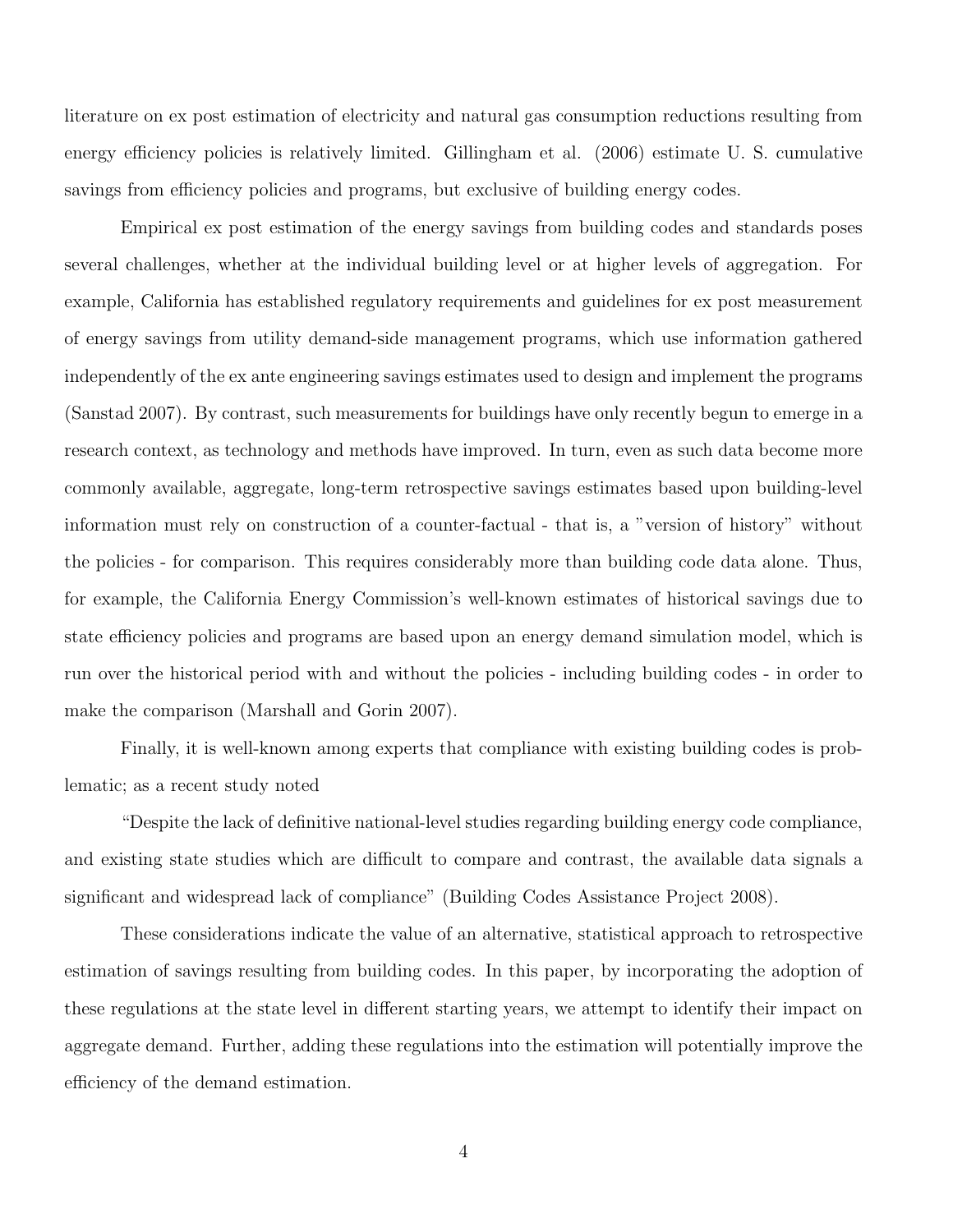### 3. DATA

#### 3.1 Electricity Data

For each state and year we observe annual total electricity consumption for the residential sector in British Thermal Units (BTUs) from the Energy Information Administration's State Energy Data System (EIA, 2009). The database covers the years 1960 through 2006 for the 48 continental states. In order to translate total consumption into per capita consumption we obtain state level population estimates from the Bureau of Economic Analysis (BEA, 2009) for the same period. Figure 1 displays trends in the per capita series. The national average displays continued growth throughout the entire period. There is a noticeable slowdown in the growth rate in the early 1970s. If we split the states by political preferences, using the most recent presidential election as a guide, we can examine the differential trends in "blue" versus "red" states. Both series display a break in the trend in the early 1970s, yet the leveling off is much stronger in the blue states. If we look at California separately, the picture displays the often cited zero growth in per capita electricity consumption since 1974, which is often called the "Rosenfeld Curve". In addition to quantity consumed, we observe the average price of electricity for the residential sector as well as the average price of the main substitute source of energy in the sector, natural gas from 1970 on. The fact that we only observe the average price, instead of the marginal price, results in the price variable being endogenous in the empirical model.

Table (1) displays the summary statistics. The first four columns of numbers show within state and overall variation in each of the variables. Per capita electricity consumption displays a significant degree of within state as well as overall variation. The last four columns of table (1) display the summary statistics for states which adopted a building code at any point in the sample versus states that never did. The control states have a slightly higher average consumption and lower electricity and natural gas prices. This difference in prices alone makes it necessary to control for these confounders in order to obtain a consistent estimate of the effect of building codes on per capita electricity consumption.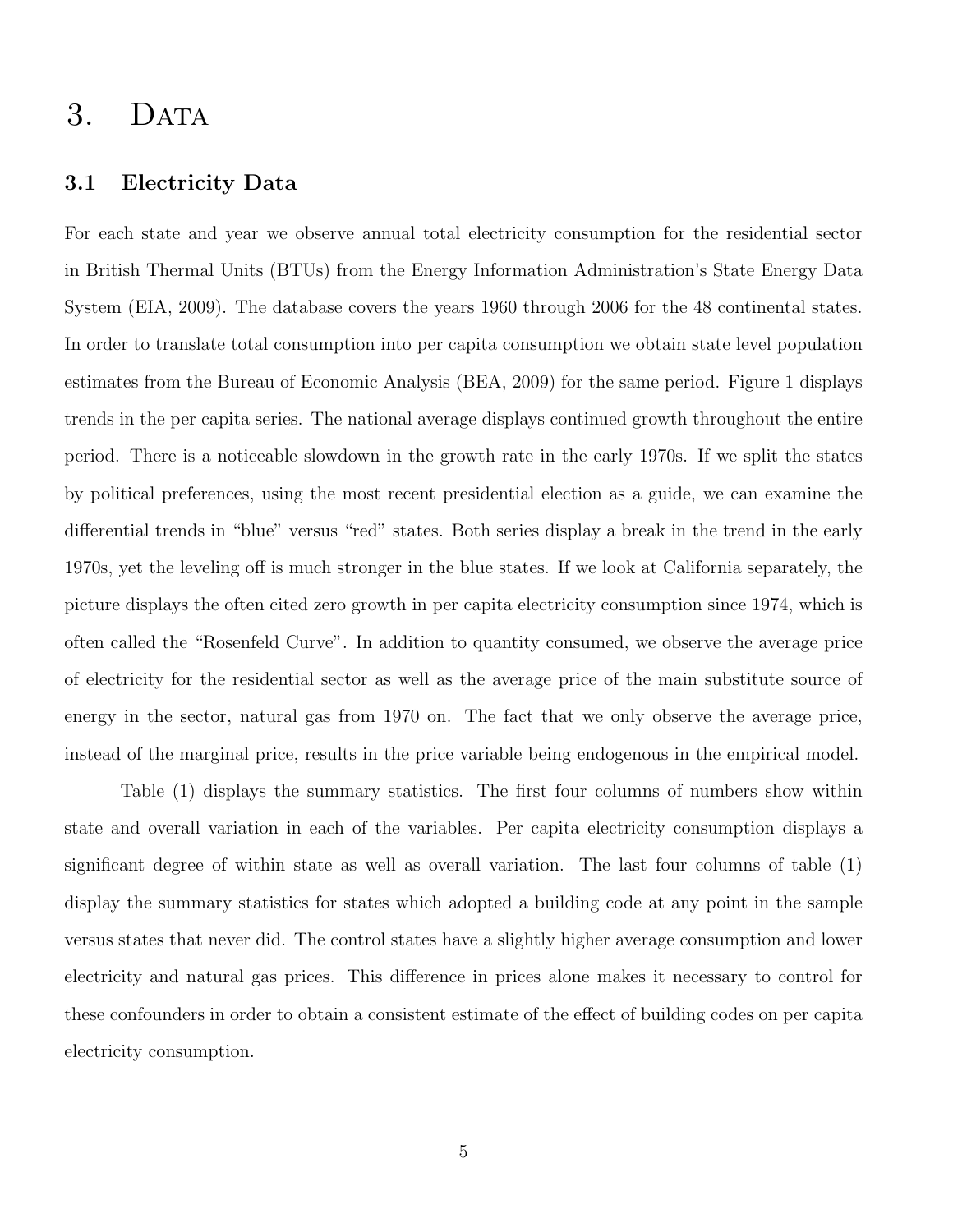#### 3.2 Building Code Data

We obtained data on the adoption and implementation of building codes at the state level from the building codes assistance program (BCAP, 2009). BCAP is a joint initiative of the Alliance to Save Energy (ASE), the American Council for an Energy-Efficient Economy (ACEEE), and the Natural Resources Defense Council (NRDC). It is partially funded by the US Department of Energy (DOE) and the Energy Foundation. BCAP assists state and local regulatory and legislative bodies with custom-tailored assistance on building energy code adoption and implementation. BCAP has a database, which contains detailed information on the current status of state level commercial and residential building codes as well as their history. We use the history section of the building codes database to construct a date of first implementation of building codes at the state level. In order to confirm the accuracy of these dates, we cross checked with state agency web sites to confirm that the dates are indeed implementation dates and not adoption dates. Figure (2) displays the building code dates for each state.

One could be tempted to use the binary indicator of whether state had a building code or not in a given year as the policy variable. This measure, however, would have several drawbacks. First, it ignores the heterogeneity in intensity of treatment across states. Since only new buildings and additions to existing buildings are subject to building code restrictions, states with higher growth rates new construction are likely to see bigger savings form these policies. Second, building codes vary across states in their stringency and enforcement. Using an undifferentiated binary measure allows one to estimate an average treatment effect of the average policy, but glosses over potentially important sub-national policy variation. Finally, while we know the year of implementation there may be some error as to when the codes actually started being enforced on the ground. This measurement error leads to attenuation bias towards zero of our estimated coefficients.

The "binary" strategy to estimate the effect of building codes on electricity consumption is to simply do a comparison in means before and after in treated versus control states controlling for other confounders. This difference in difference strategy is a valid identification strategy if one has random assignment in treatment. Since building codes apply to new construction and remodeled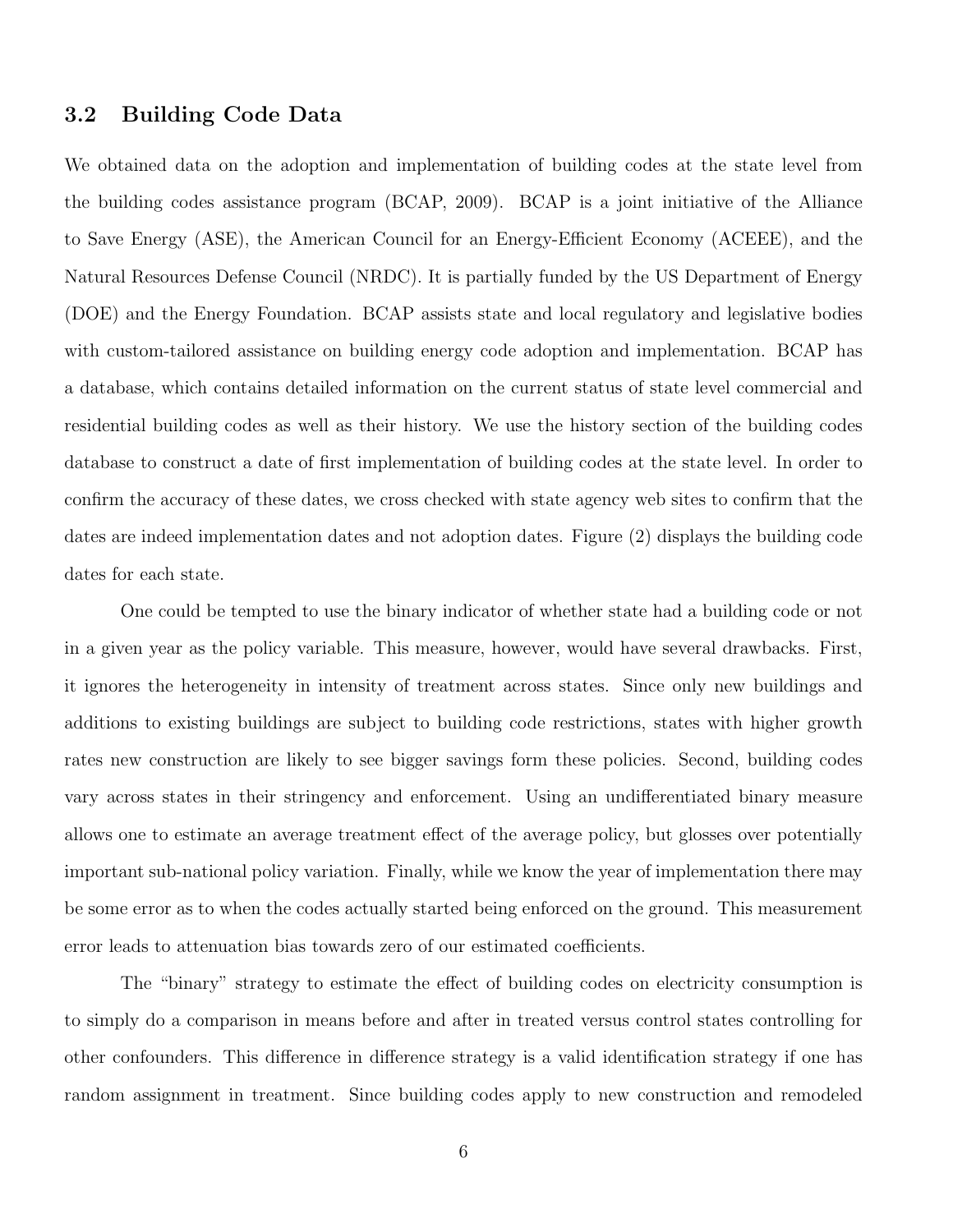existing construction only, this strategy glosses over the fact that states with a higher rate of new construction are likely to see a bigger effect of building codes. We have therefore partially hand coded new building permits at the state level from a set of Census Bureau sources (US Census, 2009), to arrive at a measure of new construction before and after the implementation of a building code in a given state. While building permits are not a perfect measure of new construction, they likely are a good proxy and are comparable across states. The empirical measure we use to identify the effect of building codes on per capita residential electricity consumption is the share of the stock of new construction since 1970 which was conducted while a building code was in place. Figure (3) displays our policy measure for six selected states and displays significant variation across these states.

ACEEE (2008) and Horowitz (2007) correctly point out that building codes vary in both their stringency and degree of enforcement across states. In order to explore the potential impact of heterogeneity in building code intensity (e.g. stringency and enforcement), we have collected ACEEE's indicator of building code stringency and enforcement. ACEEE (2008) reports a score for compliance for residential and commercial building codes ranging from one to five and an enforcement score, which ranges from zero to three. We exclude the commercial score in order to arrive at an overall score which we scale to range from zero to one for states with residential building codes. Our measure of intensity for a given state and year is defined as the product of this intensity indicator multiplied by a dummy whether the state had a building code during a given year or not.

#### 3.3 Other Data

The remaining major confounders of residential electricity consumption found in the empirical literature are income and weather. We have obtained per capita personal income for each state back to 1970 and converted it into constant year 2000 US\$ using the national CPI. This measure of income is a standard measure used in state panel data studies, since gross state product is not available as a consistent series back to 1970 due to the switch from the SIC to NICS product accounting system.

Finally we have obtained annual measures of weather relevant to heating and cooling demand in the form of heating and cooling degree days at the state level. Degree days are quantitative indices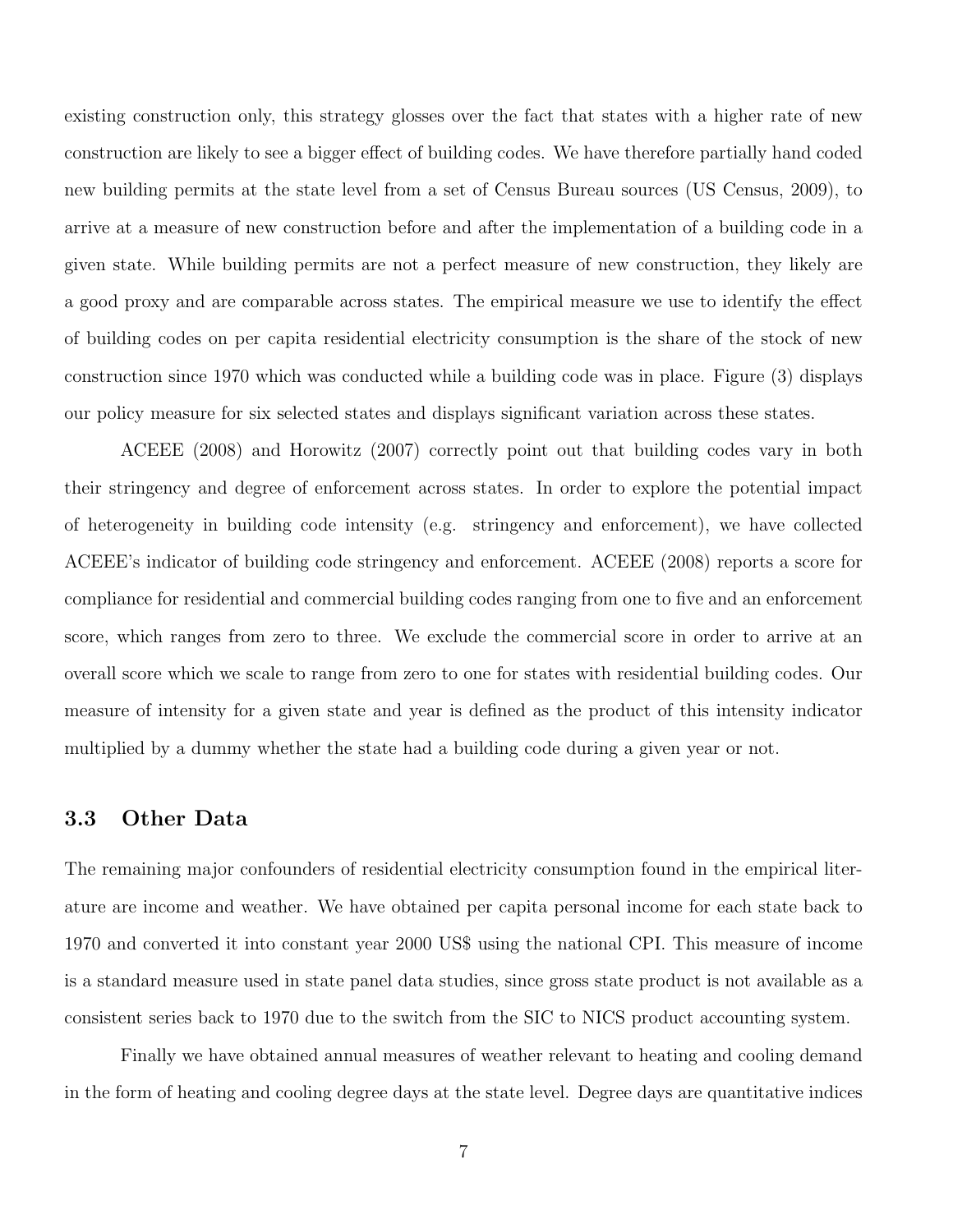designed to reflect the demand for energy needed to heat a home or business and are non-linear in temperature (NOAA, 2009). They report population weighted degree days using decadal census information to re-weight degree days. A smoother measure of degree days would entail calculating the weights on an annual basis, but unfortunately such a measure is currently not available. Another potential problem is that the base temperature, which is currently set at 65deg F for CDD and HDD should be different for different areas, yet this is likely a minor issue

## 4. Empirical Model

In order to estimate the effect of building codes on per residential electricity consumption, we estimate the following equation:

$$
\log(q_{it}) = \beta_1 p_{it}^e + \beta_2 p_{it}^{ng} + \beta_3 y_{it} + \beta_4 CDD_{it} + \beta_5 HDD_{it} + \beta_6 Share_{it} + Z_{it}\gamma + \varepsilon_{it}
$$
(1)

where is  $q_{it}$  is state i's per capita residential electricity consumption (million BTUs per person) in year t.  $p_{it}^e$  is the real average price of electricity to residential customers (\$ per million BTUs),  $p_{it}^{ng}$  is the real average price of natural gas to residential customers (\$ per million BTUs).  $y_{it}$  is real per capita income (thousands dollars),  $CDD_{it}$  and  $HDD_{it}$  are cooling and heating degree days respectively.  $Share_{it}$  is the share of total new construction since 1970 which was permitted while a building code was active in state i.  $Z_{it}$  is a vector of random or deterministic variables which vary across states or time or both. We will estimate equation (1) using panel data from 48 U.S. states excluding Hawaii and Alaska. The sample period is from 1970 - 2006, since prices are only available from 1970 on.

One issue that has been widely pointed out in electricity demand estimation is price endogeneity due to the increasing block price structure in place in most states (e.g. Hanemann 1984). The average price will be affected by the quantity consumed, which leads to an upward-bias (in absolute value) in the estimate of the demand response. To deal with this simultaneity problem, a common procedure is to use estimated marginal price data instead (Berndt, 1996), which unfortunately are not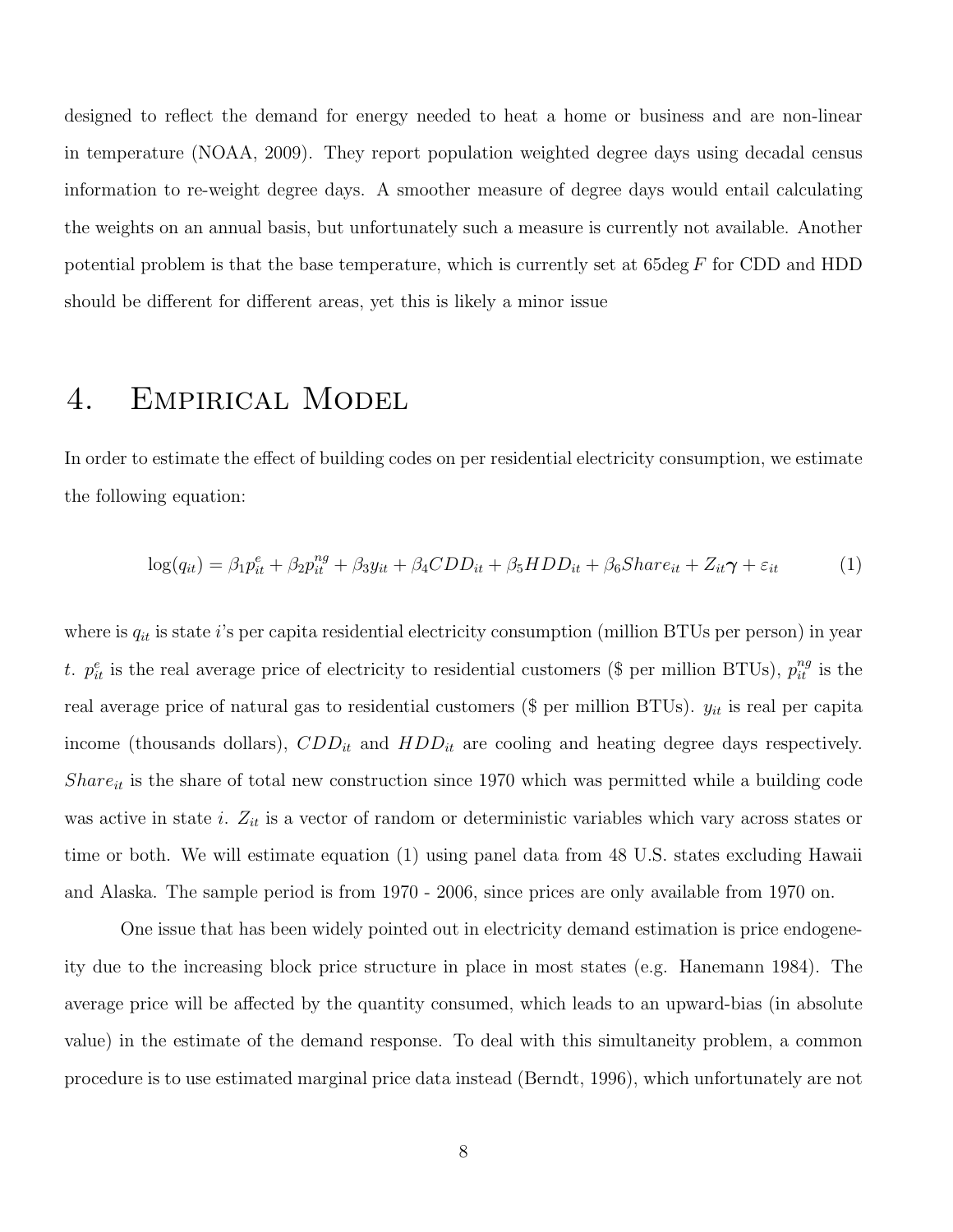available for the 48 states and 37 years of data in our sample. It is often noted that households do not know the marginal price of electricity and respond to the total monthly energy bill. Marvin (2004) provides supporting evidence of such a price exogeneity assumption. While Baltagi et al. (2002) and Maddala et al. (1997) in similar studies assume price exogeneity citing these studies, we instrument for price using predetermined lagged values of average price.

There are three different avenues to estimate the parameters for equation (1). First, the most basic approach is to assume homogeneity of the parameters across states and estimate a single demand equation by pooling data. Ordinary Least Squares is consistent if the disturbance is orthogonal to all right hand side variables. Second, one can allow for a limited degree of heterogeneity in time invariant unobservables by adopting a fixed effects estimator. This approach still assumes that all coefficients, with the exception of the intercept, are identical across states. Finally, one can assume that all coefficients vary across states. Under this assumption, one could estimate the equations state by state, which results in very imprecisely estimated coefficients due to the short time series for any given state. One approach proposed in the literature to mitigate this effect is a so called "shrinkage estimator", that allows for some, but not complete, heterogeneity of the parameters by shrinking the coefficient from each state towards the overall mean. Maddala et al.(1997) tested and rejected the null hypothesis of homogenous coefficients in electricity demand estimation using an older version of the dataset employed in this paper. They show that when estimated state by state, the estimated coefficients have unreasonable signs. They argue that the shrinkage estimators are the most reasonable method.

However, Baltagi and Griffin (1997) explored a much larger number of estimators, including an instrumental variables estimator, and compared the plausibility and forecasting performance of these estimators using dynamic demand for gasoline in 18 OECD countries. They found that the homogeneous pooled estimators yielded much more plausible estimates and gave a better out-ofsample forecast. More recently, using the same data employed in this paper, albeit for a shorter time period, Baltagi et al. (2002) showed that the pooled estimators significantly outperformed the heterogeneous coefficient models for both U.S. demand for electricity and natural gas. Following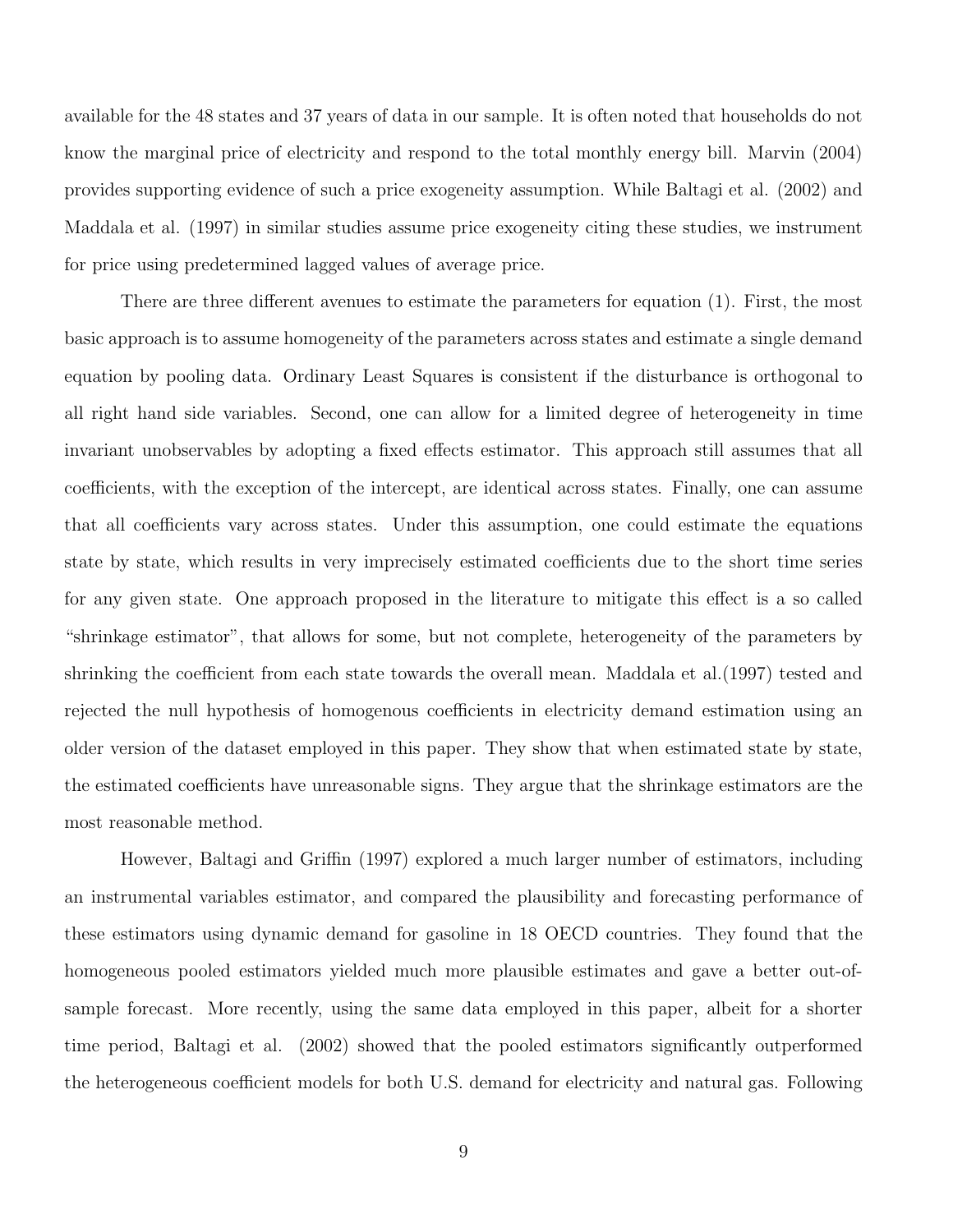Baltagi et al. (2002), we will assume homogeneity of the slope coefficients. The goal of the paper is to identify the effect of building codes adopted by states on residential per capita electricity consumption. We will control for time invariant heterogeneity across states by including fixed effects in our preferred estimation.

The most restrictive set of assumptions are that  $\varepsilon_{it} \sim \text{iid}(0, \sigma^2)$ , all independent variables are independent of this disturbance term and that there are no time invariant differences in unobservable across states or common unobservable shocks across states in any given year. As mentioned above, if these assumptions hold, ordinary least squares is consistent. Using OLS, the regulation treatment effect would be identified if the regulation variables were exogenous and thus not correlated with the error terms  $(\varepsilon_{it})$ . However, each state can choose whether or not to adopt regulations and that choice could be correlated with time invariant differences in unobservable characteristics of each state, which we do not include in the model. We partially control for this problem by assuming two-way error component disturbances:  $\varepsilon_{it} = \alpha_i + \phi_t + u_{it}$  where  $u_{it} \sim \text{iid}(0, \sigma^2)$ 

This specification allows us to capture the unobservable time invariant state specific effects  $(\alpha_i)$ (e.g. unobservable geographic characteristics) that might be correlated with the regulation variables. One example where omitting fixed effects would result in bias of the regulation variables is that the median voter in adopter states may be more concerned about energy and environmental issues than the median voter in non-adopter states. These green voters are likely to consume less electricity in the absence of regulation. Without controlling for state fixed effects, this green voter effect wound confound the estimated effect of the policy. By including unobservable time effects  $(\phi_t)$ , we can control for the time-specific shocks that commonly affect per capita consumption in all states, such as oil shocks, recessions and federal policies applicable in all states.

If regulations were randomly assigned to states at the same point in time, we could identify the average treatment effect of regulations via a simple dummy variable approach. In that case, the average treatment effect would be measured by the difference in electricity consumption of the treatment group (states that adopt) and control group conditional on other state characteristics such climate, prices etc. Here, some states choose to adopt regulations while others do not, and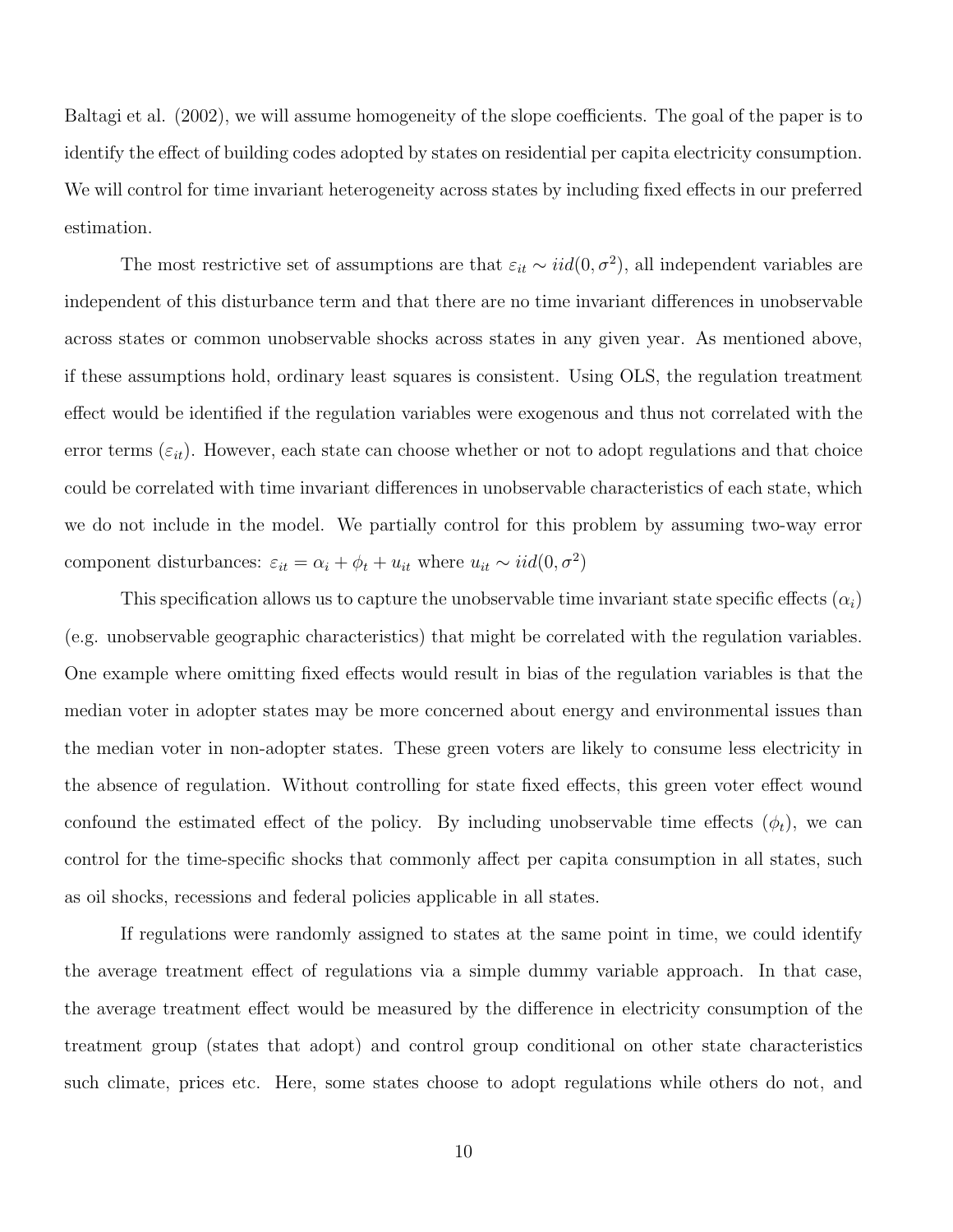states also adopt regulations at different points in time. Further, intensity of treatment varies by the degree of new construction in a given state as well as the stringency of the actual building code and its enforcement. A building code in a state with no new construction, a weak building code or any building code without enforcement will be ineffective. To address the first concern, we use the interaction of a dummy of building code treatment with the share of the total building stock constructed since 1970 (the first year of our sample) as our variable of treatment. This variable in theory can range from zero to one.

Since this variable is potentially endogenous, we use an instrumental variables technique to obtain consistent estimates of the effects of building codes on per capita residential electricity consumption. Since harsh winters in the early 1970s were the trigger for the first building codes, we instrument with twice lagged cooling degree days as well as lagged heating degree days. We also use the predetermined lagged share variables as instruments.

In order to explore the potential impact of heterogeneity in building code intensity across states, we estimate the following model:

$$
\log(q_{it}) = \beta_1 p_{it}^e + \beta_2 p_{it}^{ng} + \beta_3 y_{it} + \beta_4 CDD_{it} + \beta_5 HDD_{it} + \beta_6 Share_{it} + \beta_7 Intensity_{it} + Z_{it} \gamma + \varepsilon_{it} (2)
$$

where *Intensity<sub>it</sub>* is the building code intensity measure based on ACEEE (2008), which ranges from zero to one for each state-year with an active building code and is zero for all state/years without building codes.  $\beta_7$  therefore measures the effect of a more intense building code. We would expect states with more stringent and well enforced building codes to have lower per capita residential electricity consumption.

Using a panel data set which includes states from both treated an control groups as well as both time periods (before and after treatment) and econometric techniques which control for factors leading to time differences in adoption and intensity of treatment, we hope to address the counterfactual question of how per capita electricity consumption would have changed if an adopting state did not adopt regulations.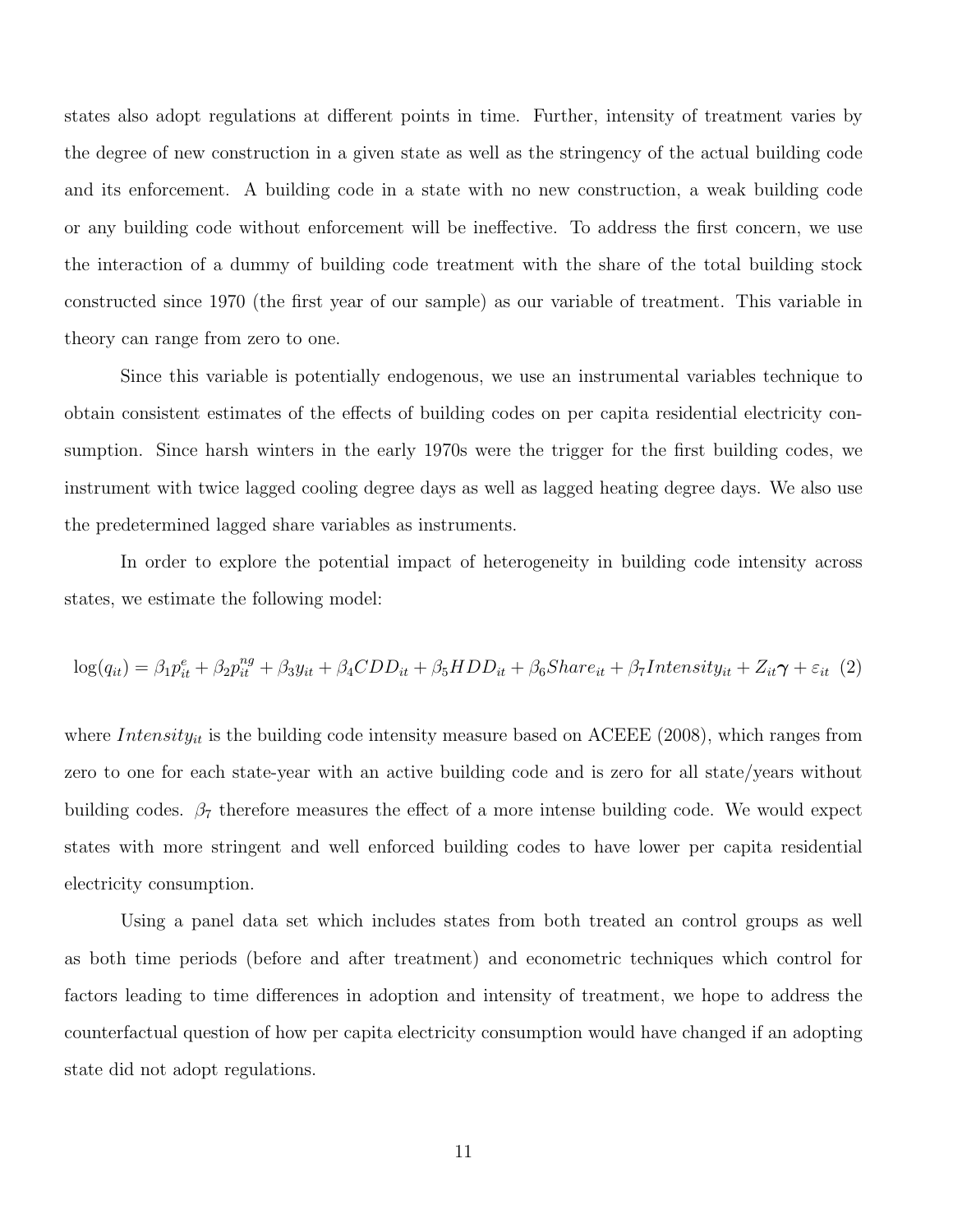## 5. Estimation Results

Models (1) through (8) in table (2) show the results from estimating variants of equation (1). The first model is the pooled specification without building codes or fixed effects. The estimated coefficients should be interpreted as reflecting the short run response of electricity consumption in prices, climate and income. Since the estimated specification is a log-linear functional form the coefficients should be interpreted as the approximate percent change in residential per capita electricity consumption due to a one unit change in the covariate. In order to get an elasticity one multiplies the coefficient by a value of interest of the covariate (e.g. its sample mean). For the pooled model in column (1), the own price elasticity at the sample mean is -0.22, the cross price elasticity with natural gas is 0.35, the income elasticity is -0.11 and the elasticities for cooling an heating degree days are 0.17 and 0.05 respectively. All coefficients lie within the range of those found in the literature (e.g. Maddala et al. (1997)), with the exception of the negative income elasticity.

Column (2) controls for year and state fixed effects. The own price elasticity is now a smaller (- 0.14), the cross price elasticity is -0.23 and the income elasticity is now a positive and significant 0.35. The CDD and HDD elasticities changed significantly, since we switch to an identification strategy relying on within state variation. The coefficient on CDD is no longer significant and the elasticity is 0.05, while the HDD elasticity is now a significant 0.16.

Column (3) addresses the issue pointed out in the previous section, that due to the fact that we observe average and not marginal prices, the price of electricity is endogenous. We therefore instrument with the predetermined lagged price of electricity and price of natural gas. The own price elasticity recovers slightly to -0.18, as we would expect a least squares coefficient being biased towards zero. The cross price elasticity becomes even smaller (0.09), which is consistent with the findings in the literature. The income elasticity is closer to other short run estimates found in the literature (0.10) as are the statistically significant coefficients on HDD and CDD.

Column (4) is the first model which includes our measure of policy - the share of newly permitted construction since 1970 under an active building code. The variable itself varies between 0, for states which either did not have a building code in a given year or did not have any construction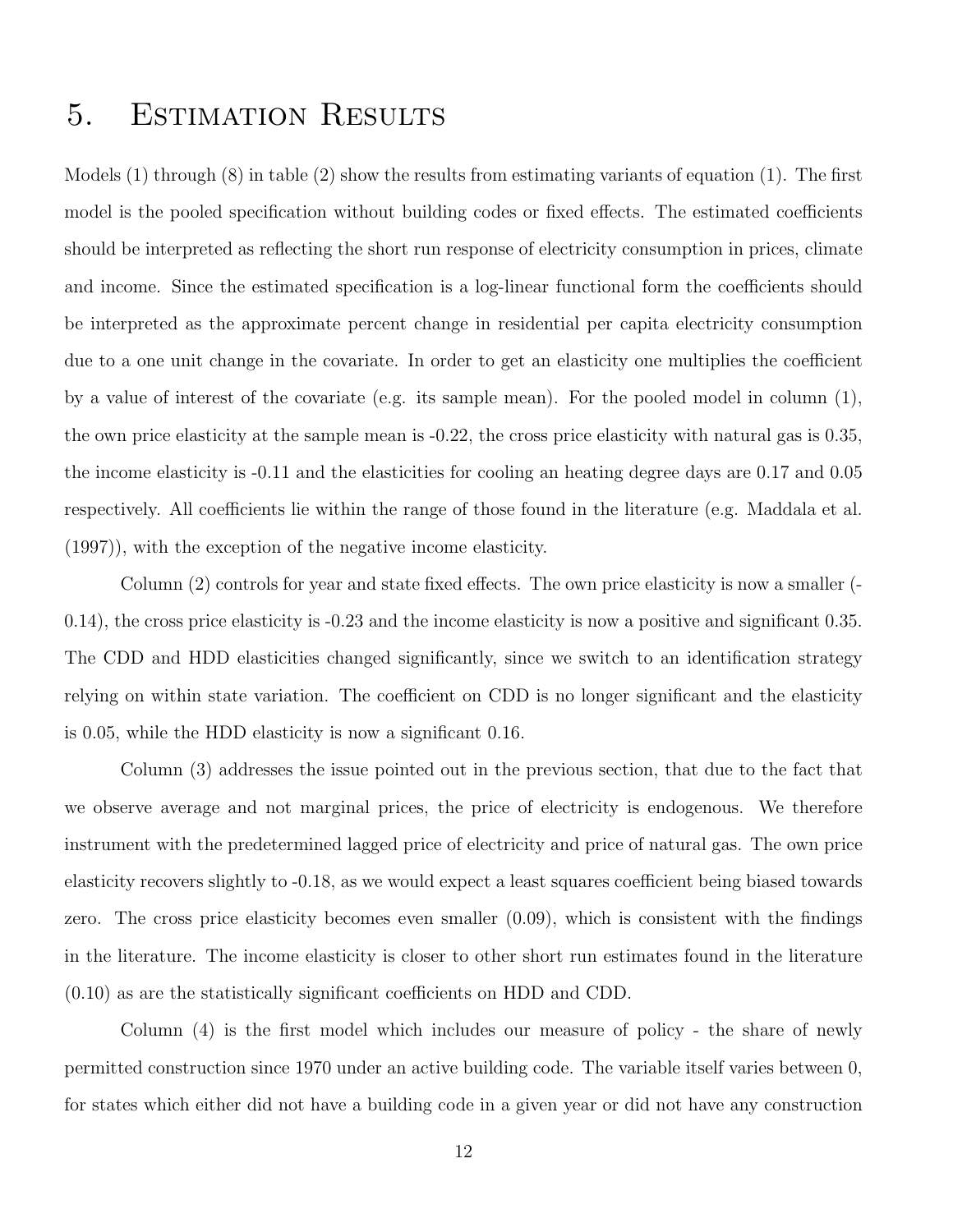after the implementation of the regulation, and one. The coefficient estimates on the remaining confounders are almost identical to those in model (3). The point estimate on the share variable is -0.053, which is suggests that if all construction in a given state has been built under an active building code, per capita electricity consumption is approximately 5% lower than in a state without such a building code.

Before we discuss what the magnitude of this coefficient implies, we want to check its robustness. One reason for potentially obtaining a significant and negative coefficient estimate on our policy variable is that states which have adopted building codes and have experienced significant new construction, may have had preexisting trends in per capita electricity consumption, which have nothing to do with policy, but may give rise to this significant coefficient estimate. We include linear time trends separately for states that have and have not adopted building code regulation to control for this potential phenomenon in column (5). The coefficients are almost identical to those in column (4). Model (6) includes second degree polynomial trends for building code and non building code states separately and again, the coefficients are almost identical.

Column (7) attempts to deal with the issue of endogeneity of our policy variable. Both the regulation and building construction are highly correlated with climate. Costs of construction are higher in years with sever climate outcomes (longer winters delay the construction season). Further, the first building codes were motivated by the severe winters in the early 1970s. We therefore use the first and second lag of HDD and CDD as instruments as well as the predetermined share variables. The coefficient on the policy variable moves very slightly away from zero, which is what one would expect. The other coefficient estimates, again, are almost identical to those in the previous columns.

Finally, five states had adopted appliance standards prior to the federal appliance standards passed in 1987. If these states are also building code adopters and appliance standards are actually effective at reducing electricity use, we may confound the impact of building codes with that of state specific appliance standards. For building codes we do have a proxy for intensity of treatment, which is the amount of new construction. We do not know how many air conditioners and refrigerators satisfying the state specific appliance standards were sold in any given year. We therefore control for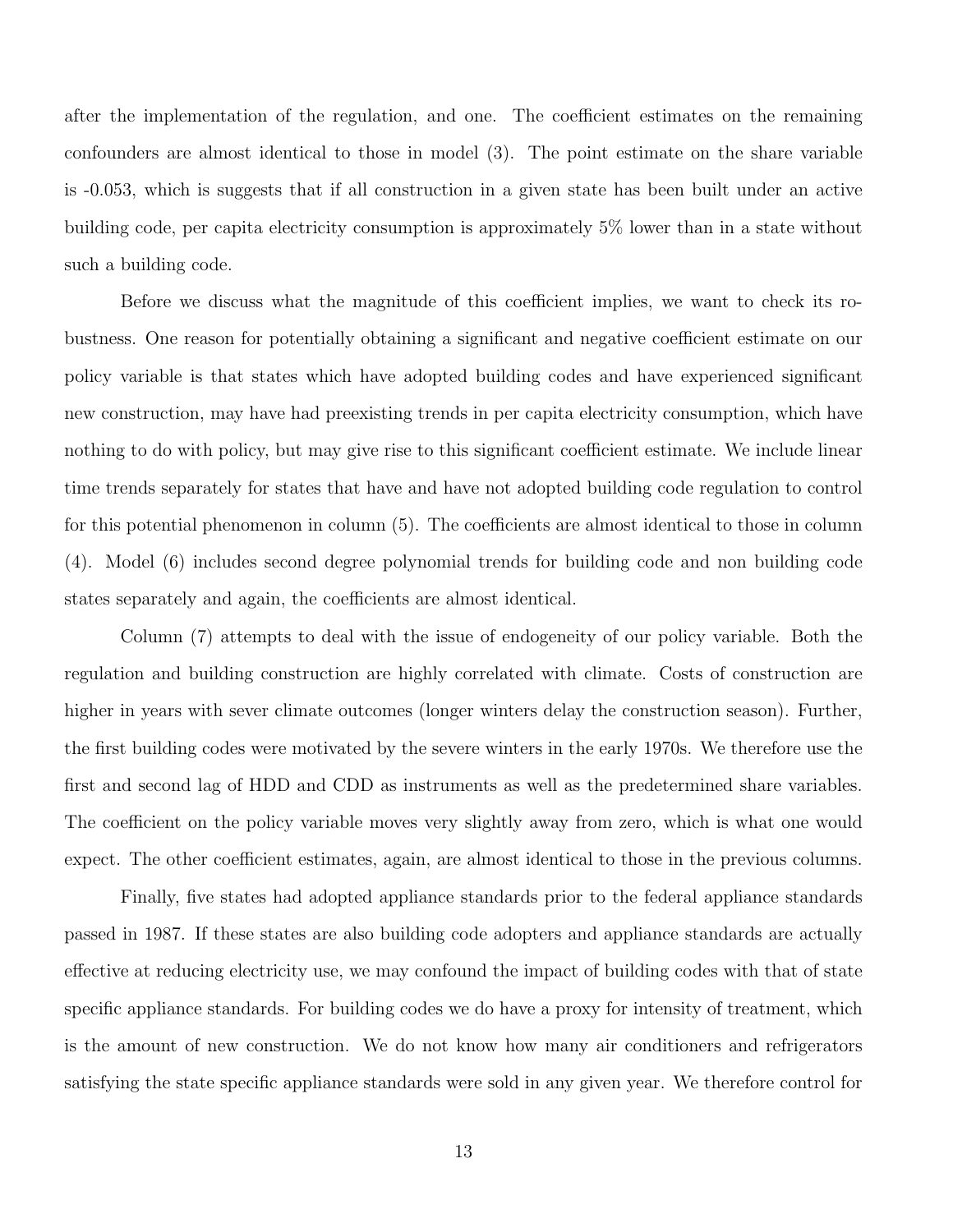appliance standards via a dummy for whether the standard was on or off in any given year. We also include a trend variable, which is 0 if a given state does not have an appliance standard in a given year, 1 for the first year of the appliance standard, 2 for the second year etc. Column (8) displays the estimation results from this model. Again, the coefficient estimates on the building code policy variable remains roughly unchanged. The other coefficients are also almost identical to the previous specifications. While we do not display the estimates on the appliance standard variables here, the coefficient on the dummy variable is not statistically different from zero, and the coefficient on the trend variable is very close to zero, albeit statistically different from zero.

Column (9) augments the model from column (8) by including the building code intensity measure. As expected, the coefficient estimates on the building code policy variable of interest  $(share_{it})$  moves slightly towards zero and is only statistically different from zero at the 10% level. The other coefficients are also almost identical to the previous specifications. The measure of building code intensity is statistically and economically significant. A state with the most stringent implementation of their building codes, such as California or Oregon, can expect to have a 5% lower per capita electricity consumption relative to states with a zero rating. The overall effect of a building code for a given state and year can therefore be calculated by  $\beta_6 \cdot Share_{it} + \beta_7 \cdot Intensity_{it}$ .

We now turn to putting the coefficient estimates on the share variable into perspective. Figure (4) displays the estimated impact of state building codes from both models (8) and (9). The grey bars show the effect building codes on per capita electricity consumption based on model (8). For each state we calculate  $\beta_6 \cdot Shar_{it}$  and its 95% confidence interval, as indicated by the whiskers. The white bars show the effect building codes on per capita electricity consumption based on model (9). For each state we calculate  $\beta_6 \cdot Share_{it} + \beta_7 \cdot Intensity_{it}$  and its 95% confidence interval, as indicated by the whiskers. Figure (5) displays a map of the share variable for the year 2006. States with the majority of the new construction activity after the implementation of the building code appear as dark green. It is not surprising that early adopter states experiencing recent rapid population growth such as Nevada, Georgia and Utah appear as states with a high share variable here. This variable drives the estimated effects in figure (4) of the grey bars. Once we combine these effects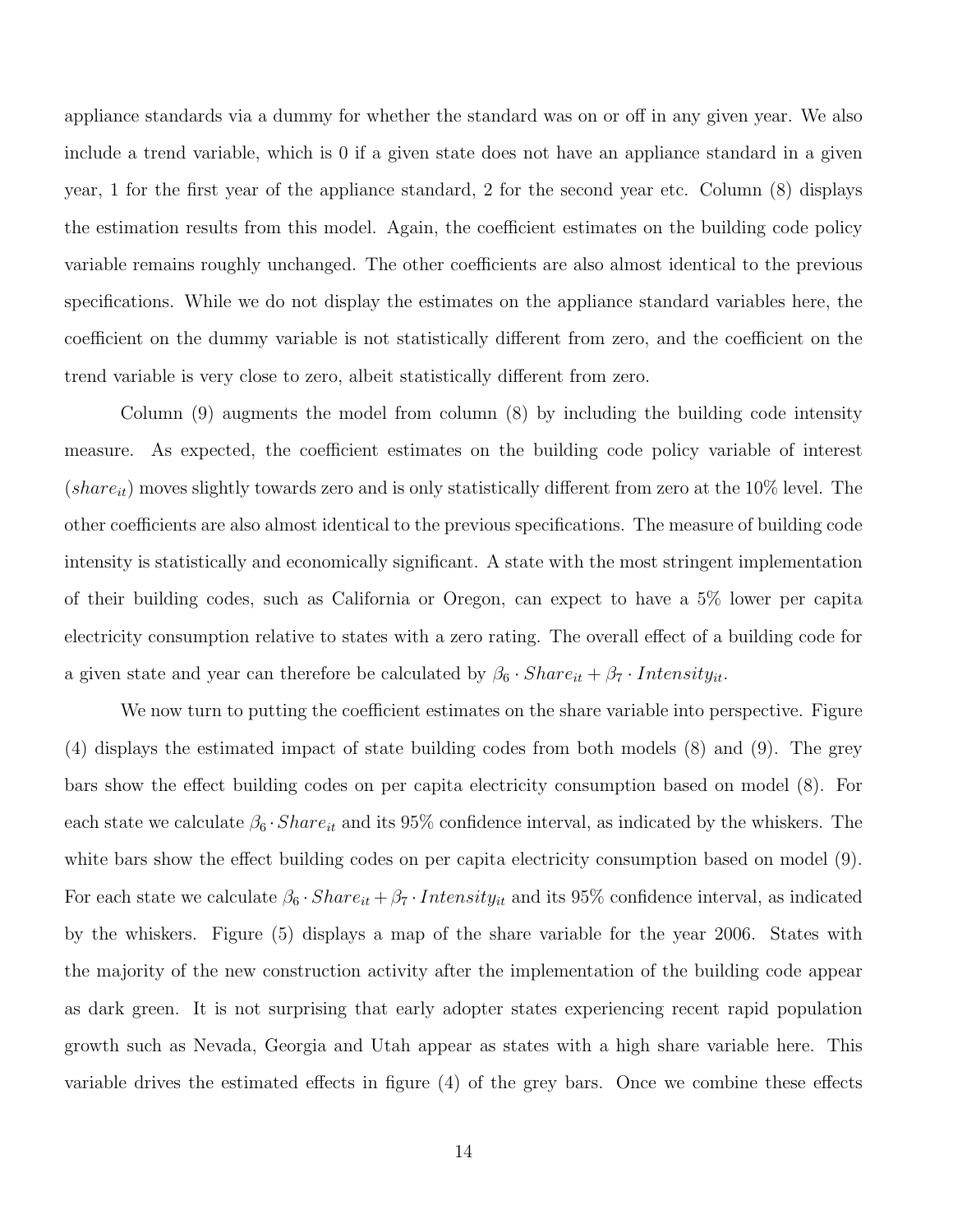with the building code stringency variable, we obtain large estimated effects for Oregon, Washington, Wisconsin, Florida and California, due to their large share of new construction as indicated by figure (5), their long history of stringent and well enforced building codes. It is important to note, however, that if one is interested in aggregate savings, one has to consider the total number of new buildings in a given state. Figure (6) displays the total number of new building permits by state, which shows that California and Florida due to their size and growing populations account for 28% of the building permits issued in states with an active building code.

It is interesting to compare our estimates of savings from building codes to estimates obtained from bottom up engineering models. While we are not aware of a comprehensive accounting exercise using the most recent set of building codes at the national level, we have obtained such estimates from the California Energy Commission (CEC, 2007). By calculating attributed savings from each type of policy across California's utilities, the CEC arrives at 5,259 GWh in savings due to building codes out of a total consumption of 86,069 Gwh resulting in attributed savings of roughly 6%. Our estimate for the same year for model (9) is 7.7%. Due to the sizable confidence interval, it includes the estimate provided by the CEC. The estimate based on model (8) is savings of 4.03%, yet the confidence interval still includes the figure cited by the CEC. The smaller estimate of model (8) is the average effect of building codes across states. If  $e.g.$  California, has a more stringent or better enforced building code, we would expect that savings for that specific state are higher. The identification strategy in this model, however, cannot reliably identify state level treatment effects, since it uses across state and time variation in policy introduction and building intensity to identify the average policy effect. Model (9) attempts to overcome this shortcoming and identifies a much larger effect for states with more intensive building codes. Further, our estimate does not control for spillover benefits from first adopter states. For example, the California standards for refrigerators are argued to have had a US wide effect long before federal standards were promulgated in 1987. Our estimates therefore only capture the effects of the policy on the treated.

One interesting question is how much energy in 2006 has been saved overall from the residential building codes currently in place? In order to calculate this figure, we set the building code indicator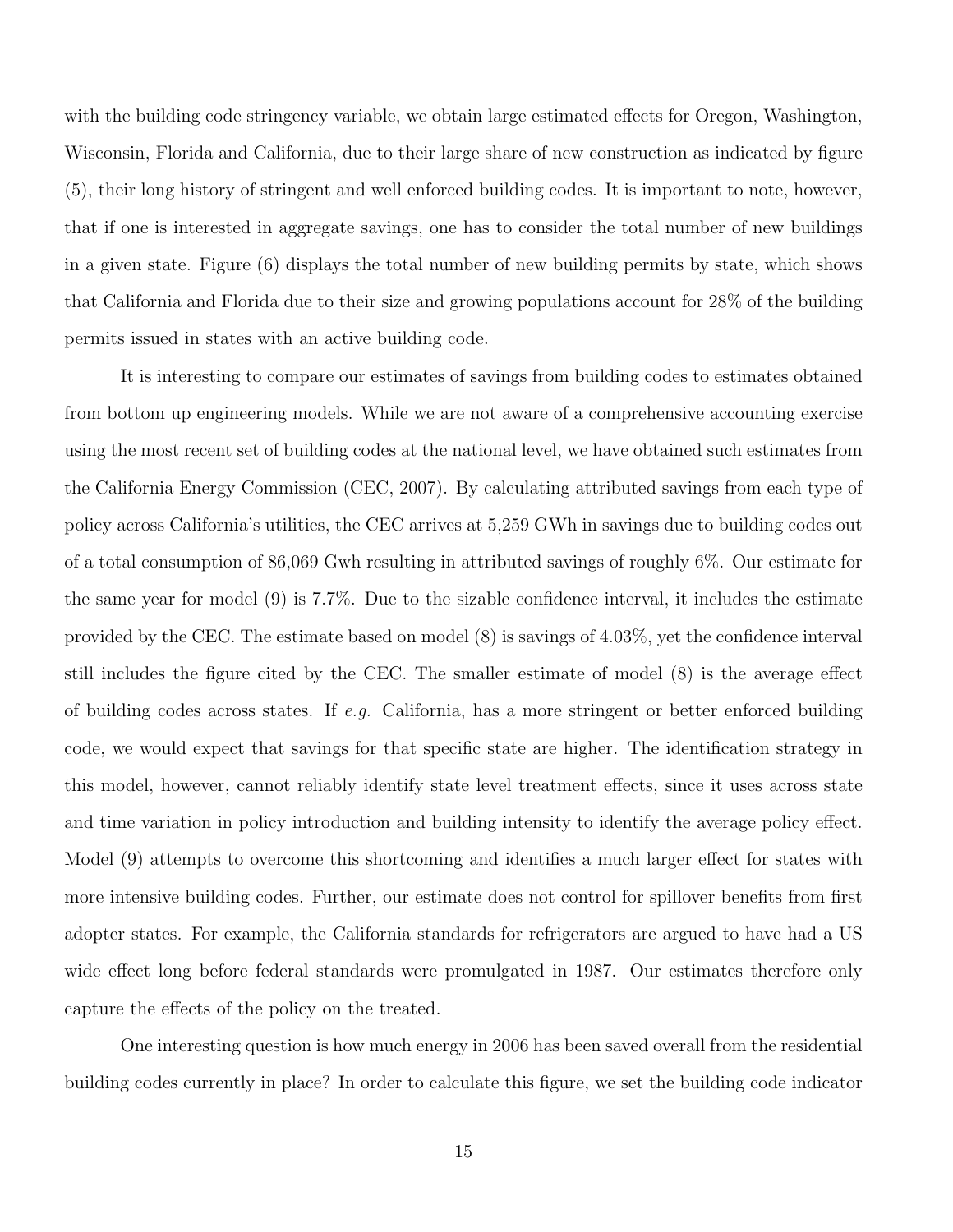to zero for all states and calculate overall energy consumption. If we calculate total predicted savings for each state and predict total savings from model (8), we arrive at an estimate of 2.09% in reductions of aggregate residential electricity demand due to these programs for the year 2006 counting all states in the denominator. The model allowing for heterogeneity in building codes estimates overall savings from building codes using model (9) at 4.98%. Our interpretation is that the true number lies in between these two figures, since the estimate on the building code stringency variable is likely to be confounded with the effect of other programs. A regulator imposing a more stringent building code is also likely to impose other more aggressive conservation measures, which may be captured by our intensity measure.

## 6. Conclusion

We regard this paper as a first step in using an econometric model to identify an average treatment effect of the average building code on residential electricity consumption. We use information from time varying state specific regulation adoption to identify the effect of the regulations on consumption. We find a significant effect of building codes on residential per capita electricity consumption ranging from 0.3-5% depending on the state. Aggregating savings to the national level, our estimates suggest savings in residential electricity consumption of 2.09-4.98% for the year 2006. Various studies have shown that compliance with building energy codes may be low. According to a ACEEE (2003) report, in most cases, builders are not completely compliant with energy codes. This may be due to a lack of informed builders, the complexity of the building code and insufficient training of code officials. Our results show that if authorities were able to ramp up compliance and enforcement, current estimates of program effectiveness likely represent a lower bound of what is possible. Further research is necessary to quantify the range of state specific treatment effects of building codes on residential electricity consumption. Another interesting topic of research is to assess the costs of these building codes and compare them to the derived benefits.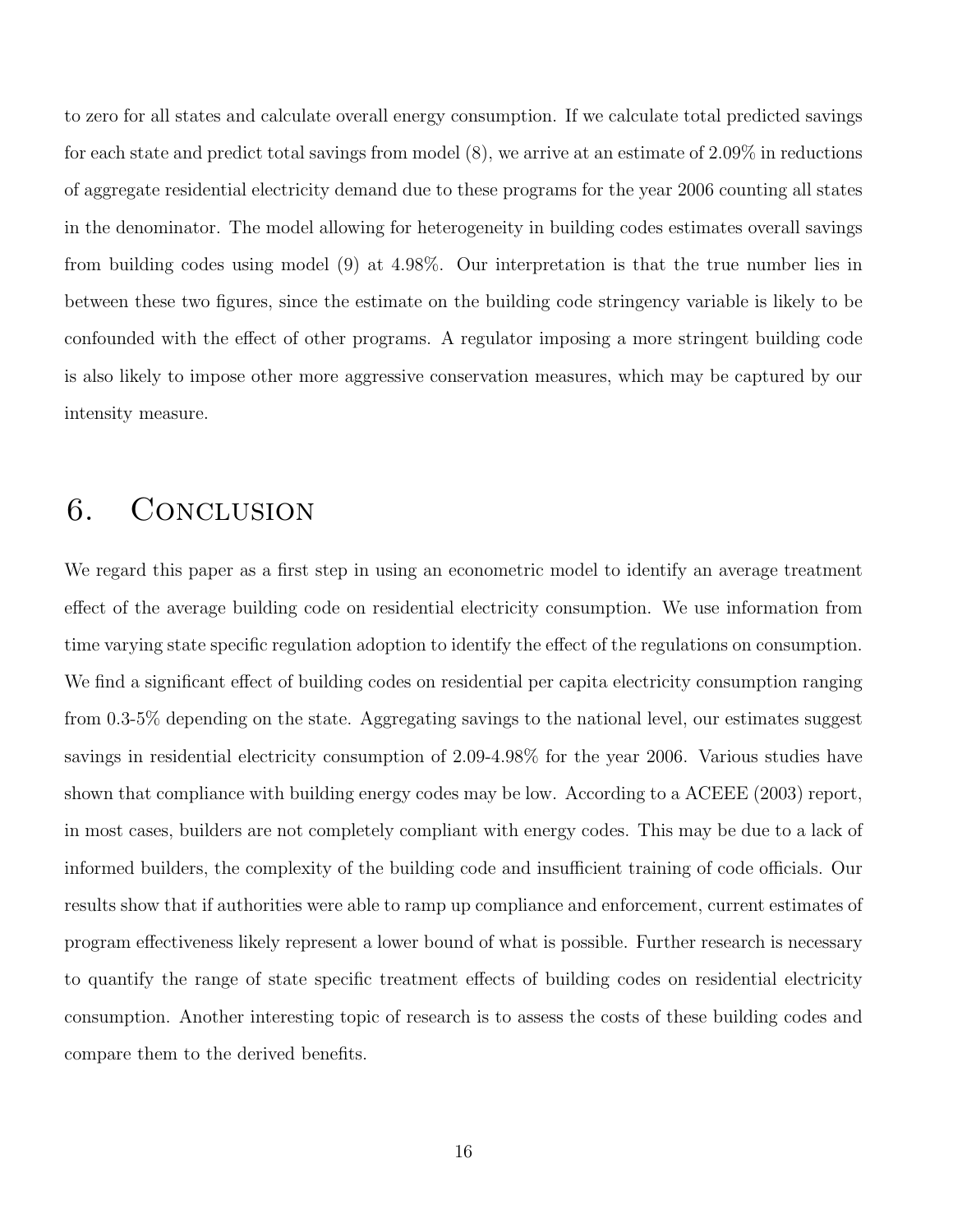### **REFERENCES**

- [1] ACEEE (2008). The 2008 State Energy Efficiency Scorecard. ACEEE Report E086.
- [2] Appliance Standards Awareness Project (2006). www.standardsasap.org
- [3] Arellano, M., and S.R. Bond (1991). "Some tests of specification for panel data: Monte Carlo evidence and an application to employment equations." Reviews of Economics Studies 58, 277- 298.
- [4] Baltagi, B.H. and Griffin, J.M. (1997). "Pooled estimators vs. their heterogeneous counterparts in the context of dynamic demand for gasoline." Journal of Econometrics 77, 303-327.
- [5] Baltagi, Badi H. (2001). Econometric analysis of panel data. 2nd edition: John Wiley & Sons, Ltd
- [6] Baltagi, B.H., Bresson, G. and Pirotte, A. (2002). "Comparison of forecast performance for homogeneous, heterogeneous and shrinkage estimators: Some empirical evidence from US electricity and natural-gas consumption." Economic Letters 76, 375-382.
- [7] Berndt, Ernst R. (1996). The Practice of Econometrics: Classic and Contemporary. : Addison Wesley.
- [8] Bion, Howard and William Prindle (1991). Better Building Codes Through Energy Efficiency. Washington, D.C: Alliance to Save Energy.
- [9] Brookes, Len (1990)."The Greenhouse Effect: The Fallacies in the Energy Efficiency Solution." Energy Policy Vol.18 No. 2, 199-201
- [10] Building Codes Assistance Project (BCAP) (2009). Code Status and maps. http : //bcap − energy.org/node/5
- [11] Building Codes Assistance Project. 2008. Residential Building Energy Codes Enforcement & Compliance Study. Prepared for and funded by the North American Insulation Manufacturers Association, October.
- [12] Bureau of Economic Analysis (2009). State annual tables, Washington D.C.: Department of commerce.
- [13] California Energy Commission (2007). "California Energy Demand 2008-2018" CEC Report 200- 2007-015-SF2.
- [14] Dahl, Carol. (1993). A Survey of Energy Demand Elasticities in Support of the Development of the NEMS. Washington, DC: U.S. Department of Energy.
- [15] Energy Information Administration (2008). Emissions of Greenhouse Gases Report. EIA Report #: DOE/EIA-0573(2007)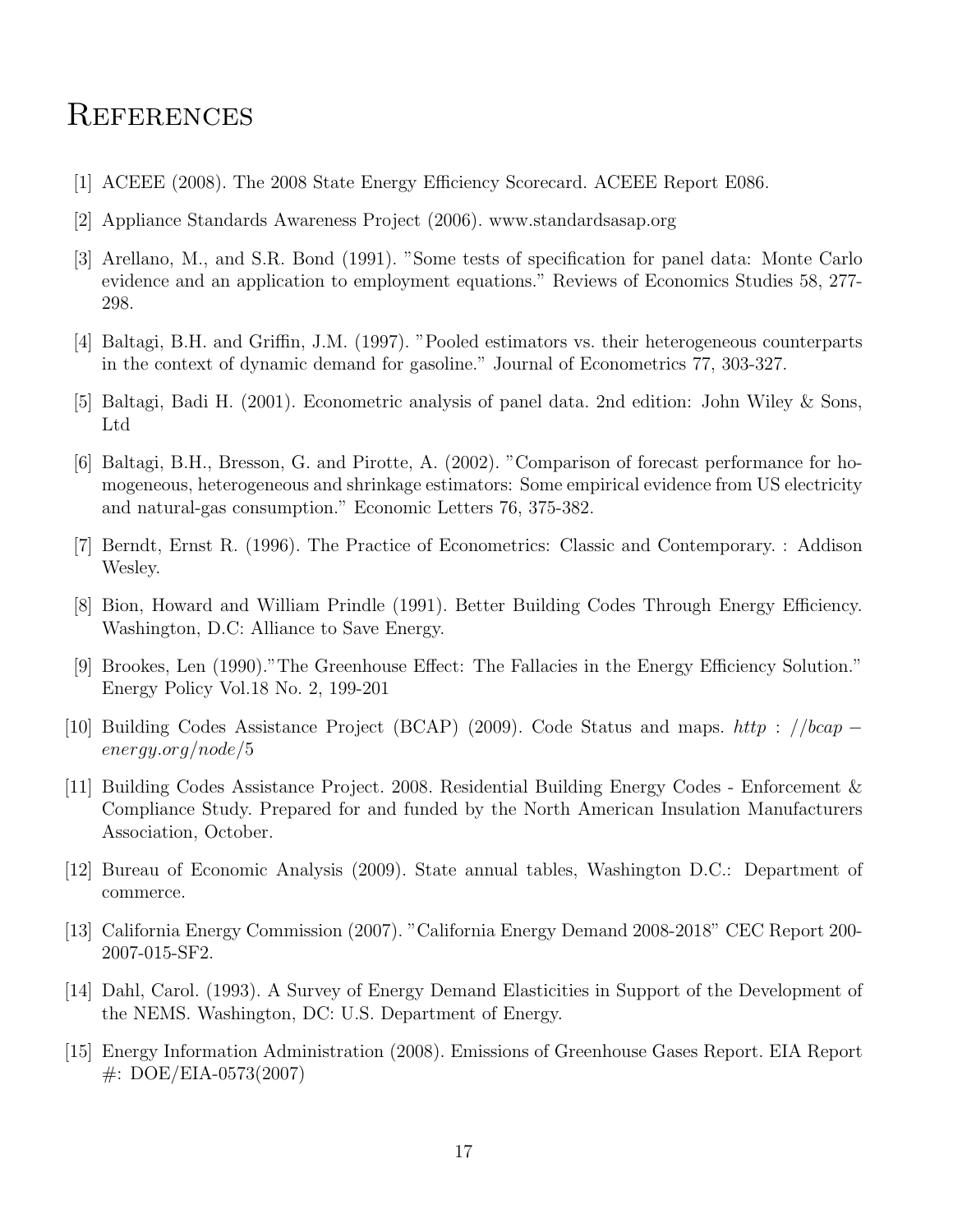- [16] Energy Information Administration (2009). State Energy Data System http :  $//www.eia.doc.gov/emeu/states/{}_{s}eds.html.$
- [17] Geller, Howard (1995). National Appliance Efficiency Standards: Cost-Effective Federal Regulations. American Council for an Energy-Efficiency Economy, Washington D.C.: Report A951
- [18] Gillingham, Kenneth, and Richard G. Newell, Karen L. Palmer. 2006. "Energy Efficiency Policies: A Retrospective Examination." Annual Review of Environment and Resources 31, November.
- [19] Horowitz, M.J. (2007). Changes in electricity demand in the United States from the 1970 s to 2003. The Energy journal. 28(3): 93-119.
- [20] Horowitz, Marvin J. (2004). "Electricity Intensity in the Commercial Sector: Market and Public Program Effects." The Energy Journal, Vol 25 No. 2, 115-137.
- [21] Houthakker H. S. (1962). "Electricity Tariffs in Theory and Practice." Electricity in the United States. Amsterdam: North Holland Publishing Co.
- [22] Houthakker, H.S., P.K. Verleger, and D. Sheehan (1974). "Dynamic demand for gasoline and residential electricity." American Journal of Agricultural Economics 56, 412 -418.
- [23] Hsiao, C. (1986). Analysis of panel data. Cambridge: Cambridge University Press.
- [24] Jones, Ted, Douglas Norland, and William Prindle.(1998). Opportunity Lost: Better Energy Codes For Affordable Housing and a Cleaner Environment. Alliance to Save Energy, Washingto D.C.
- [25] Gillingham, Kenneth, Richard Newell, and Karen Palmer (2004). Retrospective Examination of Demand-Side Energy Efficiency Policies. Resources for the Future, Washington D.C.
- [26] Hanemann, W.M. (1984). Discrete/continuous models of consumer demand. Econometrica: pp. 541-561.
- [27] Khazzoom, D.J. (1980). "Economic Implications of Mandated Efficiency Standards for Household Appliances." Energy Journal, Vol. 1 No.4, 21-39.
- [28] Loughran, David S. and Jonathan Kulick (2004). "Demand-side Management and Energy Efficiency in the United States." The Energy Journal, Vol. 25, No. 1, 19-42.
- [29] Maddala, G.S., Trost, R.P., Li, H., and Joutz, F. (1997). "Estimation of short-run and long-run elasticities of energy demand from panel data using shrinkage estimators." Journal of Business and Economic Statistics 15, 90-100.
- [30] Marshall, Lynn, and Tom Gorin, Principal Authors. 2007. California Energy Demand 2008-2018 - Staff Revised Forecast. California Energy Commission Staff Final Report # CEC-200-2007- 015-SF2, November.
- [31] Mosenthal Philip and Jeffrey Loiter. 2007. National Action Plan for Energy Efficiency. Guide for Conducting Energy Efficiency Potential Studies. Prepared by Optimal Energy, Inc. www.epa.gov/eeactionplan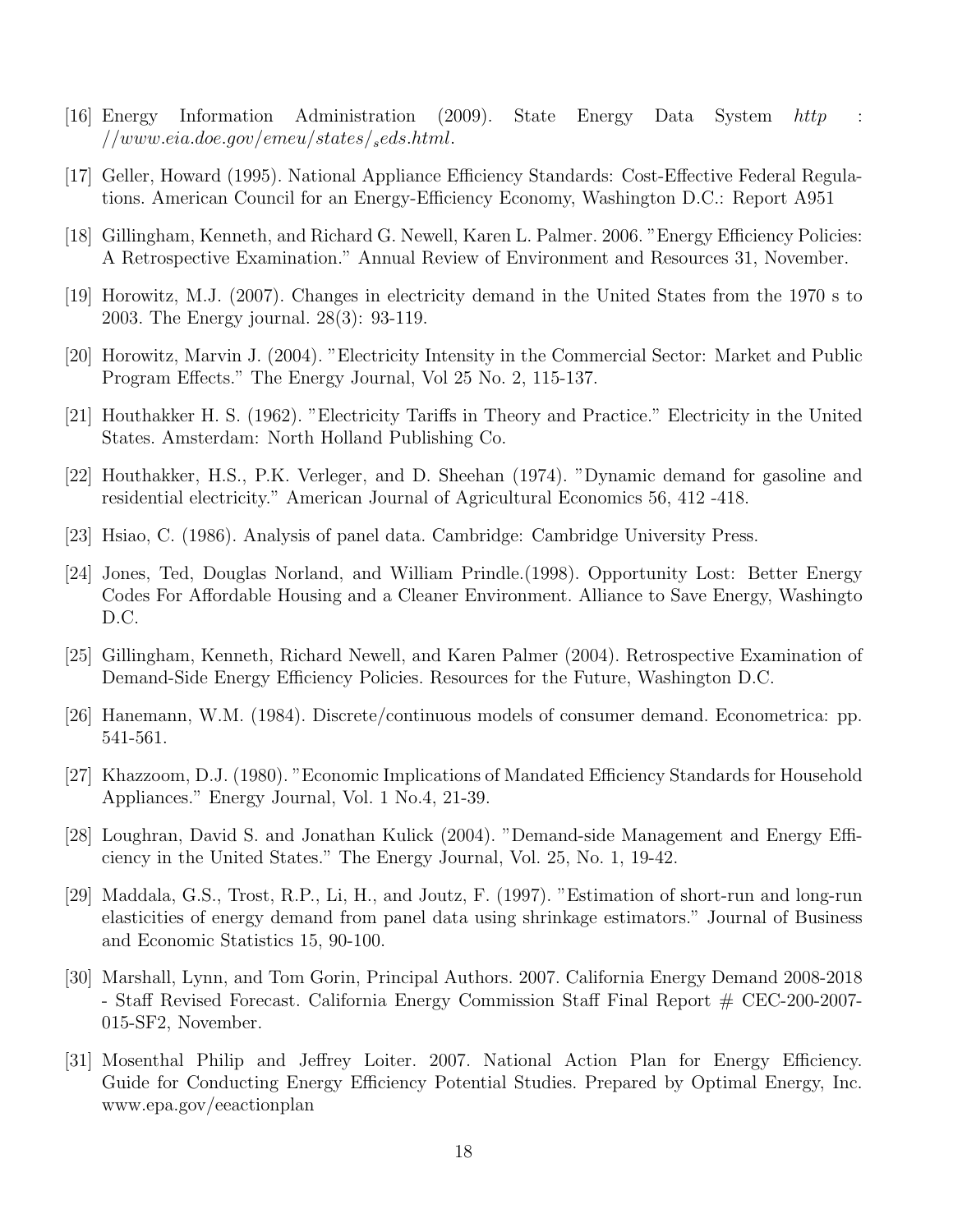- [32] Nadel, Steven, Andrew deLaski, Maggie Eldridge and Jim Kleisch (2006). Leading the Way: Continued Opportunities for New State Appliance and Equipment Efficiency Standards. American Council for an Energy-Efficient Economy and Appliance Standards Awareness Project, Washigton, D.C.:Report Number ASAP-6/ACEEE-A062.
- [33] Nadel Steven, Andrew deLaski, Maggie Eldridge, and Jim Kleish (2005). Leading the Way: Continued Opportunities for New State Appliance and Equipment Efficiency Standards. American Council for an Energy-Efficiency Economy and Appliance Standards Awareness Project, Washington D.C.: Report A051
- [34] NOAA (2005). State heating and cooling degree days 1960-2000, Private communication to David Rich.
- [35] Prindle, William, Nikolass Dietsch, R. Neal Elliott, Martin Kushler, Therese Langer, and Steven Nadel (2003). Energy Efficiency's Next Generation Innovation at the State Level. American Council for an Energy-Efficient Economy, Washington, D.C.: Report No. E031
- [36] Sanstad, Alan H. 2007. "The Evaluation of Residential Utility Demand-Side Management Programs in California." In Richard D. Morgenstern and William A. Pizer, Eds., Reality Check: The Nature and Performance of Voluntary Environmental Programs in the United States, Europe, and Japan. Washington, DC: Resources for the Future.
- [37] Sanstad, Alan H., and W. Michael Hanemann, Maximilian Auffhammer. 2006. "End-Use Energy Efficiency in a 'Post-Carbon' California Economy: Policy Issues and Research Frontiers." In Alexander E. Farrell and W. Michael Hanemann, Eds., Managing Greenhouse Gas Emissions in California. San Francisco, California: The Energy Foundation.
- [38] Saunders, H.(1992)."The Khazzom-Brookes Postulate and Neo-classical Growth." Energy Journal, Vol. 13 No. 4, 131-148.
- [39] Sudarshan, A. and Sweeney, J. (2008). Deconstructing the "Rosenfeld Curve". Stanford PIEE Working Paper Series.
- [40] United States Census Bureau (2009). Housing Units Authorized by Building Permits. http : //www.census.gov/const/www/C40/table2.html
- [41] Wooldridge, Jeffrey M. (2002). Econometric analysis of cross section and panel data. Cambridge, MA: The MIT Press.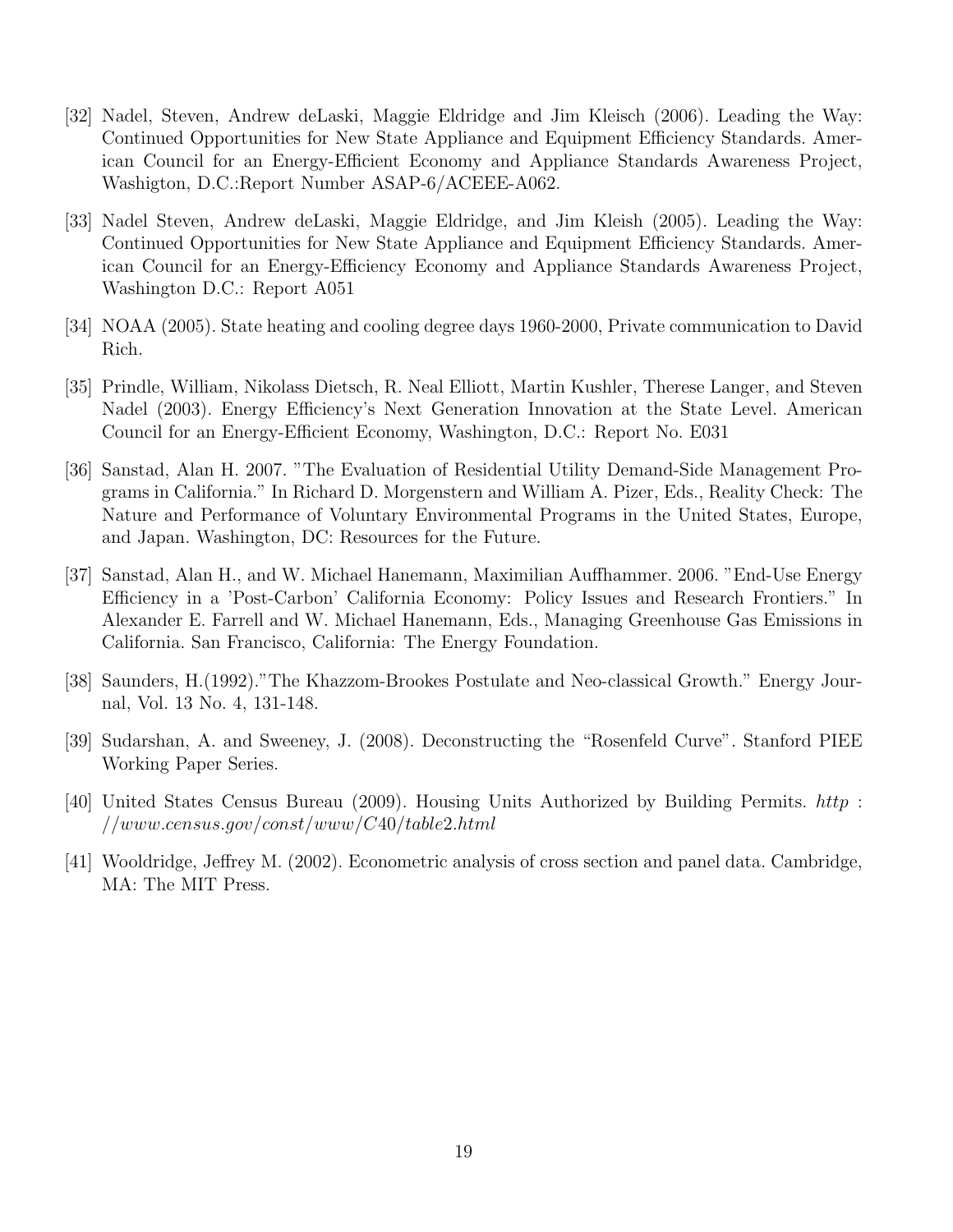



Note: Figure depicts the population weighted average per capita electricity consumption in BTU for the states with a majority voting for the democratic candidate for president in the 2008 presidential election (blue states), and the republican candidate (blue states) as well as the national average and California. Source: EIA State Energy Data System (2009)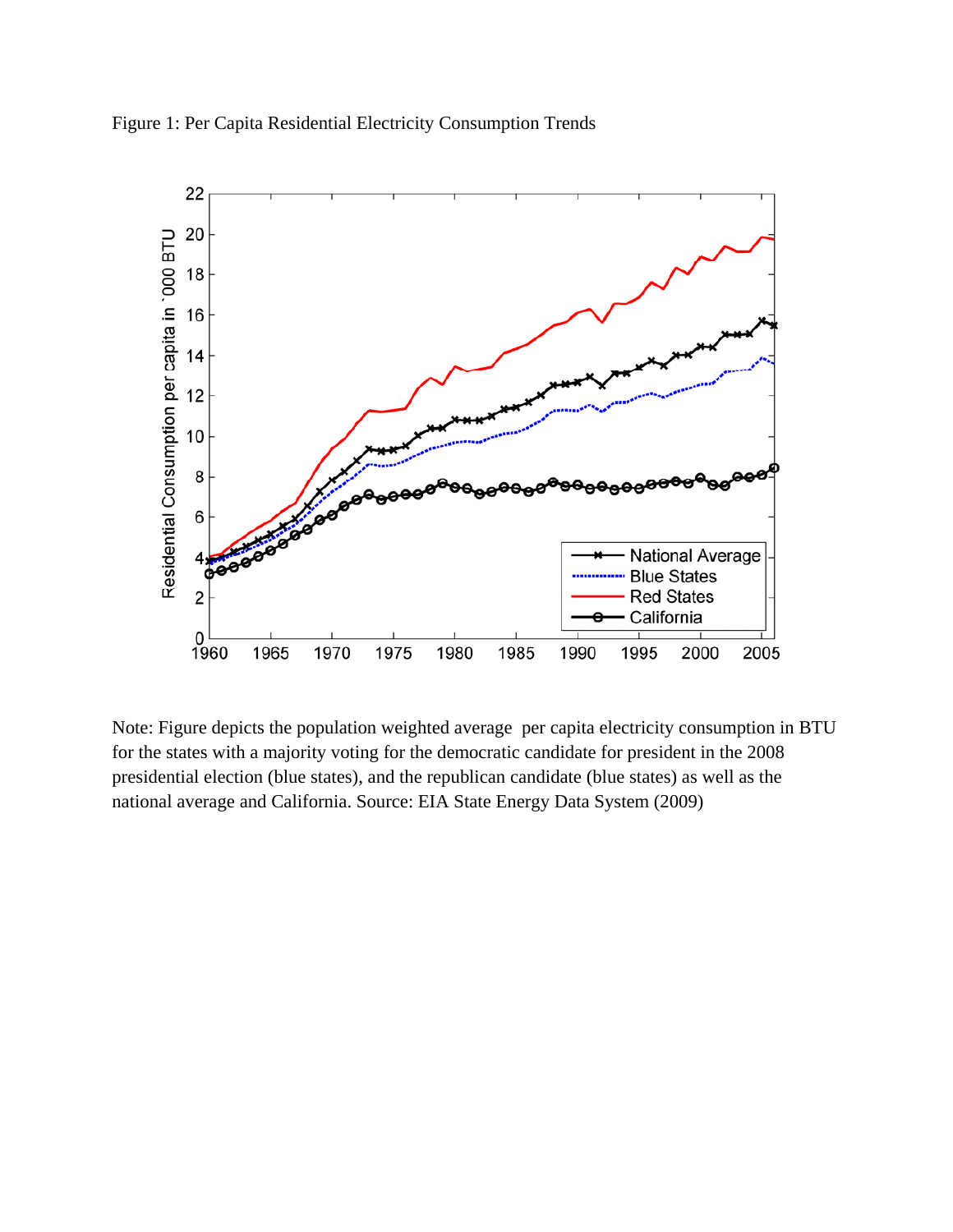## Figure 2: Implementation of Building Codes by State

|                                                                                                                                        | $\mathbf{1}$<br>$\boldsymbol{9}$<br>$7\phantom{.0}$ |               |               |                                       |                                       |                                       |                                       |               |                                       |                                       |                                       |                                       |                                       |                                       |                                       |                                       |                                       |                                       |                                       |                                       |                                      |               |               |               |                                       |                                       |                                       |               |                                       |                                       |                                        |                                  |                                  |                                       |                                       |                                       |                                       |
|----------------------------------------------------------------------------------------------------------------------------------------|-----------------------------------------------------|---------------|---------------|---------------------------------------|---------------------------------------|---------------------------------------|---------------------------------------|---------------|---------------------------------------|---------------------------------------|---------------------------------------|---------------------------------------|---------------------------------------|---------------------------------------|---------------------------------------|---------------------------------------|---------------------------------------|---------------------------------------|---------------------------------------|---------------------------------------|--------------------------------------|---------------|---------------|---------------|---------------------------------------|---------------------------------------|---------------------------------------|---------------|---------------------------------------|---------------------------------------|----------------------------------------|----------------------------------|----------------------------------|---------------------------------------|---------------------------------------|---------------------------------------|---------------------------------------|
| State                                                                                                                                  | $\boldsymbol{0}$                                    | $\frac{7}{1}$ | $\frac{7}{2}$ | $\begin{array}{c} 7 \\ 3 \end{array}$ | $\begin{array}{c} 7 \\ 4 \end{array}$ | $\begin{array}{c} 7 \\ 5 \end{array}$ | $\begin{array}{c} 7 \\ 6 \end{array}$ | $\frac{7}{7}$ | $\begin{array}{c} 7 \\ 8 \end{array}$ | $\begin{array}{c} 7 \\ 9 \end{array}$ | $\begin{array}{c} 8 \\ 0 \end{array}$ | $\begin{array}{c} 8 \\ 1 \end{array}$ | $\begin{array}{c} 8 \\ 2 \end{array}$ | $\begin{array}{c} 8 \\ 3 \end{array}$ | $\begin{array}{c} 8 \\ 4 \end{array}$ | $\begin{array}{c} 8 \\ 5 \end{array}$ | $\begin{array}{c} 8 \\ 6 \end{array}$ | $\begin{array}{c} 8 \\ 7 \end{array}$ | $\begin{array}{c} 8 \\ 8 \end{array}$ | $\begin{array}{c} 8 \\ 9 \end{array}$ | $\begin{matrix} 9 \\ 0 \end{matrix}$ | $\frac{9}{1}$ | $\frac{9}{2}$ | $\frac{9}{3}$ | $\begin{array}{c} 9 \\ 4 \end{array}$ | $\begin{array}{c} 9 \\ 5 \end{array}$ | $\begin{array}{c} 9 \\ 6 \end{array}$ | $\frac{9}{7}$ | $\begin{array}{c} 9 \\ 8 \end{array}$ | $\begin{array}{c} 9 \\ 9 \end{array}$ | $\begin{matrix} 20 \\ 00 \end{matrix}$ | $\begin{matrix}0\\1\end{matrix}$ | $\begin{matrix}0\\2\end{matrix}$ | $\begin{array}{c} 0 \\ 3 \end{array}$ | $\begin{array}{c} 0 \\ 4 \end{array}$ | $\begin{array}{c} 0 \\ 5 \end{array}$ | $\begin{array}{c} 0 \\ 6 \end{array}$ |
| $\frac{AL}{AR}$                                                                                                                        |                                                     |               |               |                                       |                                       |                                       |                                       |               |                                       |                                       |                                       |                                       |                                       |                                       |                                       |                                       |                                       |                                       |                                       |                                       |                                      |               |               |               |                                       |                                       |                                       |               |                                       |                                       |                                        |                                  |                                  |                                       |                                       |                                       |                                       |
|                                                                                                                                        |                                                     |               |               |                                       |                                       |                                       |                                       |               |                                       |                                       |                                       |                                       |                                       |                                       |                                       |                                       |                                       |                                       |                                       |                                       |                                      |               |               |               |                                       |                                       |                                       |               |                                       |                                       |                                        |                                  |                                  |                                       |                                       |                                       |                                       |
|                                                                                                                                        |                                                     |               |               |                                       |                                       |                                       |                                       |               |                                       |                                       |                                       |                                       |                                       |                                       |                                       |                                       |                                       |                                       |                                       |                                       |                                      |               |               |               |                                       |                                       |                                       |               |                                       |                                       |                                        |                                  |                                  |                                       |                                       |                                       |                                       |
| $\frac{CA}{CO}$                                                                                                                        |                                                     |               |               |                                       |                                       |                                       |                                       |               |                                       |                                       |                                       |                                       |                                       |                                       |                                       |                                       |                                       |                                       |                                       |                                       |                                      |               |               |               |                                       |                                       |                                       |               |                                       |                                       |                                        |                                  |                                  |                                       |                                       |                                       |                                       |
|                                                                                                                                        |                                                     |               |               |                                       |                                       |                                       |                                       |               |                                       |                                       |                                       |                                       |                                       |                                       |                                       |                                       |                                       |                                       |                                       |                                       |                                      |               |               |               |                                       |                                       |                                       |               |                                       |                                       |                                        |                                  |                                  |                                       |                                       |                                       |                                       |
| $\frac{\text{CT}}{\text{DE}}$                                                                                                          |                                                     |               |               |                                       |                                       |                                       |                                       |               |                                       |                                       |                                       |                                       |                                       |                                       |                                       |                                       |                                       |                                       |                                       |                                       |                                      |               |               |               |                                       |                                       |                                       |               |                                       |                                       |                                        |                                  |                                  |                                       |                                       |                                       |                                       |
|                                                                                                                                        |                                                     |               |               |                                       |                                       |                                       |                                       |               |                                       |                                       |                                       |                                       |                                       |                                       |                                       |                                       |                                       |                                       |                                       |                                       |                                      |               |               |               |                                       |                                       |                                       |               |                                       |                                       |                                        |                                  |                                  |                                       |                                       |                                       |                                       |
| $\frac{\text{FL}}{\text{GA}}$                                                                                                          |                                                     |               |               |                                       |                                       |                                       |                                       |               |                                       |                                       |                                       |                                       |                                       |                                       |                                       |                                       |                                       |                                       |                                       |                                       |                                      |               |               |               |                                       |                                       |                                       |               |                                       |                                       |                                        |                                  |                                  |                                       |                                       |                                       |                                       |
|                                                                                                                                        |                                                     |               |               |                                       |                                       |                                       |                                       |               |                                       |                                       |                                       |                                       |                                       |                                       |                                       |                                       |                                       |                                       |                                       |                                       |                                      |               |               |               |                                       |                                       |                                       |               |                                       |                                       |                                        |                                  |                                  |                                       |                                       |                                       |                                       |
| $\begin{tabular}{c} IA \\ \hline ID \\ \hline IL \\ \hline IN \\ \hline KS \\ \hline KY \\ \end{tabular}$                              |                                                     |               |               |                                       |                                       |                                       |                                       |               |                                       |                                       |                                       |                                       |                                       |                                       |                                       |                                       |                                       |                                       |                                       |                                       |                                      |               |               |               |                                       |                                       |                                       |               |                                       |                                       |                                        |                                  |                                  |                                       |                                       |                                       |                                       |
|                                                                                                                                        |                                                     |               |               |                                       |                                       |                                       |                                       |               |                                       |                                       |                                       |                                       |                                       |                                       |                                       |                                       |                                       |                                       |                                       |                                       |                                      |               |               |               |                                       |                                       |                                       |               |                                       |                                       |                                        |                                  |                                  |                                       |                                       |                                       |                                       |
|                                                                                                                                        |                                                     |               |               |                                       |                                       |                                       |                                       |               |                                       |                                       |                                       |                                       |                                       |                                       |                                       |                                       |                                       |                                       |                                       |                                       |                                      |               |               |               |                                       |                                       |                                       |               |                                       |                                       |                                        |                                  |                                  |                                       |                                       |                                       |                                       |
|                                                                                                                                        |                                                     |               |               |                                       |                                       |                                       |                                       |               |                                       |                                       |                                       |                                       |                                       |                                       |                                       |                                       |                                       |                                       |                                       |                                       |                                      |               |               |               |                                       |                                       |                                       |               |                                       |                                       |                                        |                                  |                                  |                                       |                                       |                                       |                                       |
|                                                                                                                                        |                                                     |               |               |                                       |                                       |                                       |                                       |               |                                       |                                       |                                       |                                       |                                       |                                       |                                       |                                       |                                       |                                       |                                       |                                       |                                      |               |               |               |                                       |                                       |                                       |               |                                       |                                       |                                        |                                  |                                  |                                       |                                       |                                       |                                       |
| $\frac{\text{LA}}{\text{MA}}$                                                                                                          |                                                     |               |               |                                       |                                       |                                       |                                       |               |                                       |                                       |                                       |                                       |                                       |                                       |                                       |                                       |                                       |                                       |                                       |                                       |                                      |               |               |               |                                       |                                       |                                       |               |                                       |                                       |                                        |                                  |                                  |                                       |                                       |                                       |                                       |
|                                                                                                                                        |                                                     |               |               |                                       |                                       |                                       |                                       |               |                                       |                                       |                                       |                                       |                                       |                                       |                                       |                                       |                                       |                                       |                                       |                                       |                                      |               |               |               |                                       |                                       |                                       |               |                                       |                                       |                                        |                                  |                                  |                                       |                                       |                                       |                                       |
| $\frac{\text{MD}}{\text{ME}}$                                                                                                          |                                                     |               |               |                                       |                                       |                                       |                                       |               |                                       |                                       |                                       |                                       |                                       |                                       |                                       |                                       |                                       |                                       |                                       |                                       |                                      |               |               |               |                                       |                                       |                                       |               |                                       |                                       |                                        |                                  |                                  |                                       |                                       |                                       |                                       |
|                                                                                                                                        |                                                     |               |               |                                       |                                       |                                       |                                       |               |                                       |                                       |                                       |                                       |                                       |                                       |                                       |                                       |                                       |                                       |                                       |                                       |                                      |               |               |               |                                       |                                       |                                       |               |                                       |                                       |                                        |                                  |                                  |                                       |                                       |                                       |                                       |
| $\rm MI$                                                                                                                               |                                                     |               |               |                                       |                                       |                                       |                                       |               |                                       |                                       |                                       |                                       |                                       |                                       |                                       |                                       |                                       |                                       |                                       |                                       |                                      |               |               |               |                                       |                                       |                                       |               |                                       |                                       |                                        |                                  |                                  |                                       |                                       |                                       |                                       |
| $\ensuremath{\text{MN}}$<br>MO                                                                                                         |                                                     |               |               |                                       |                                       |                                       |                                       |               |                                       |                                       |                                       |                                       |                                       |                                       |                                       |                                       |                                       |                                       |                                       |                                       |                                      |               |               |               |                                       |                                       |                                       |               |                                       |                                       |                                        |                                  |                                  |                                       |                                       |                                       |                                       |
| MS                                                                                                                                     |                                                     |               |               |                                       |                                       |                                       |                                       |               |                                       |                                       |                                       |                                       |                                       |                                       |                                       |                                       |                                       |                                       |                                       |                                       |                                      |               |               |               |                                       |                                       |                                       |               |                                       |                                       |                                        |                                  |                                  |                                       |                                       |                                       |                                       |
|                                                                                                                                        |                                                     |               |               |                                       |                                       |                                       |                                       |               |                                       |                                       |                                       |                                       |                                       |                                       |                                       |                                       |                                       |                                       |                                       |                                       |                                      |               |               |               |                                       |                                       |                                       |               |                                       |                                       |                                        |                                  |                                  |                                       |                                       |                                       |                                       |
| $\frac{MT}{NC}$                                                                                                                        |                                                     |               |               |                                       |                                       |                                       |                                       |               |                                       |                                       |                                       |                                       |                                       |                                       |                                       |                                       |                                       |                                       |                                       |                                       |                                      |               |               |               |                                       |                                       |                                       |               |                                       |                                       |                                        |                                  |                                  |                                       |                                       |                                       |                                       |
| $\mathbf{ND}$                                                                                                                          |                                                     |               |               |                                       |                                       |                                       |                                       |               |                                       |                                       |                                       |                                       |                                       |                                       |                                       |                                       |                                       |                                       |                                       |                                       |                                      |               |               |               |                                       |                                       |                                       |               |                                       |                                       |                                        |                                  |                                  |                                       |                                       |                                       |                                       |
|                                                                                                                                        |                                                     |               |               |                                       |                                       |                                       |                                       |               |                                       |                                       |                                       |                                       |                                       |                                       |                                       |                                       |                                       |                                       |                                       |                                       |                                      |               |               |               |                                       |                                       |                                       |               |                                       |                                       |                                        |                                  |                                  |                                       |                                       |                                       |                                       |
| $\frac{\text{NE}}{\text{NH}}$                                                                                                          |                                                     |               |               |                                       |                                       |                                       |                                       |               |                                       |                                       |                                       |                                       |                                       |                                       |                                       |                                       |                                       |                                       |                                       |                                       |                                      |               |               |               |                                       |                                       |                                       |               |                                       |                                       |                                        |                                  |                                  |                                       |                                       |                                       |                                       |
| $\rm{N}J$                                                                                                                              |                                                     |               |               |                                       |                                       |                                       |                                       |               |                                       |                                       |                                       |                                       |                                       |                                       |                                       |                                       |                                       |                                       |                                       |                                       |                                      |               |               |               |                                       |                                       |                                       |               |                                       |                                       |                                        |                                  |                                  |                                       |                                       |                                       |                                       |
|                                                                                                                                        |                                                     |               |               |                                       |                                       |                                       |                                       |               |                                       |                                       |                                       |                                       |                                       |                                       |                                       |                                       |                                       |                                       |                                       |                                       |                                      |               |               |               |                                       |                                       |                                       |               |                                       |                                       |                                        |                                  |                                  |                                       |                                       |                                       |                                       |
| $\begin{array}{c}\n\hline\n\text{NM} \\ \hline\n\text{NV} \\ \hline\n\text{NY} \\ \hline\n\text{OH} \\ \hline\n\text{OK}\n\end{array}$ |                                                     |               |               |                                       |                                       |                                       |                                       |               |                                       |                                       |                                       |                                       |                                       |                                       |                                       |                                       |                                       |                                       |                                       |                                       |                                      |               |               |               |                                       |                                       |                                       |               |                                       |                                       |                                        |                                  |                                  |                                       |                                       |                                       |                                       |
|                                                                                                                                        |                                                     |               |               |                                       |                                       |                                       |                                       |               |                                       |                                       |                                       |                                       |                                       |                                       |                                       |                                       |                                       |                                       |                                       |                                       |                                      |               |               |               |                                       |                                       |                                       |               |                                       |                                       |                                        |                                  |                                  |                                       |                                       |                                       |                                       |
|                                                                                                                                        |                                                     |               |               |                                       |                                       |                                       |                                       |               |                                       |                                       |                                       |                                       |                                       |                                       |                                       |                                       |                                       |                                       |                                       |                                       |                                      |               |               |               |                                       |                                       |                                       |               |                                       |                                       |                                        |                                  |                                  |                                       |                                       |                                       |                                       |
|                                                                                                                                        |                                                     |               |               |                                       |                                       |                                       |                                       |               |                                       |                                       |                                       |                                       |                                       |                                       |                                       |                                       |                                       |                                       |                                       |                                       |                                      |               |               |               |                                       |                                       |                                       |               |                                       |                                       |                                        |                                  |                                  |                                       |                                       |                                       |                                       |
| OR                                                                                                                                     |                                                     |               |               |                                       |                                       |                                       |                                       |               |                                       |                                       |                                       |                                       |                                       |                                       |                                       |                                       |                                       |                                       |                                       |                                       |                                      |               |               |               |                                       |                                       |                                       |               |                                       |                                       |                                        |                                  |                                  |                                       |                                       |                                       |                                       |
| PA                                                                                                                                     |                                                     |               |               |                                       |                                       |                                       |                                       |               |                                       |                                       |                                       |                                       |                                       |                                       |                                       |                                       |                                       |                                       |                                       |                                       |                                      |               |               |               |                                       |                                       |                                       |               |                                       |                                       |                                        |                                  |                                  |                                       |                                       |                                       |                                       |
|                                                                                                                                        |                                                     |               |               |                                       |                                       |                                       |                                       |               |                                       |                                       |                                       |                                       |                                       |                                       |                                       |                                       |                                       |                                       |                                       |                                       |                                      |               |               |               |                                       |                                       |                                       |               |                                       |                                       |                                        |                                  |                                  |                                       |                                       |                                       |                                       |
|                                                                                                                                        |                                                     |               |               |                                       |                                       |                                       |                                       |               |                                       |                                       |                                       |                                       |                                       |                                       |                                       |                                       |                                       |                                       |                                       |                                       |                                      |               |               |               |                                       |                                       |                                       |               |                                       |                                       |                                        |                                  |                                  |                                       |                                       |                                       |                                       |
| RI<br>SC<br>SD<br>TN<br>TX                                                                                                             |                                                     |               |               |                                       |                                       |                                       |                                       |               |                                       |                                       |                                       |                                       |                                       |                                       |                                       |                                       |                                       |                                       |                                       |                                       |                                      |               |               |               |                                       |                                       |                                       |               |                                       |                                       |                                        |                                  |                                  |                                       |                                       |                                       |                                       |
|                                                                                                                                        |                                                     |               |               |                                       |                                       |                                       |                                       |               |                                       |                                       |                                       |                                       |                                       |                                       |                                       |                                       |                                       |                                       |                                       |                                       |                                      |               |               |               |                                       |                                       |                                       |               |                                       |                                       |                                        |                                  |                                  |                                       |                                       |                                       |                                       |
| UT                                                                                                                                     |                                                     |               |               |                                       |                                       |                                       |                                       |               |                                       |                                       |                                       |                                       |                                       |                                       |                                       |                                       |                                       |                                       |                                       |                                       |                                      |               |               |               |                                       |                                       |                                       |               |                                       |                                       |                                        |                                  |                                  |                                       |                                       |                                       |                                       |
| <b>VA</b>                                                                                                                              |                                                     |               |               |                                       |                                       |                                       |                                       |               |                                       |                                       |                                       |                                       |                                       |                                       |                                       |                                       |                                       |                                       |                                       |                                       |                                      |               |               |               |                                       |                                       |                                       |               |                                       |                                       |                                        |                                  |                                  |                                       |                                       |                                       |                                       |
| <b>VT</b>                                                                                                                              |                                                     |               |               |                                       |                                       |                                       |                                       |               |                                       |                                       |                                       |                                       |                                       |                                       |                                       |                                       |                                       |                                       |                                       |                                       |                                      |               |               |               |                                       |                                       |                                       |               |                                       |                                       |                                        |                                  |                                  |                                       |                                       |                                       |                                       |
| WA                                                                                                                                     |                                                     |               |               |                                       |                                       |                                       |                                       |               |                                       |                                       |                                       |                                       |                                       |                                       |                                       |                                       |                                       |                                       |                                       |                                       |                                      |               |               |               |                                       |                                       |                                       |               |                                       |                                       |                                        |                                  |                                  |                                       |                                       |                                       |                                       |
| WI                                                                                                                                     |                                                     |               |               |                                       |                                       |                                       |                                       |               |                                       |                                       |                                       |                                       |                                       |                                       |                                       |                                       |                                       |                                       |                                       |                                       |                                      |               |               |               |                                       |                                       |                                       |               |                                       |                                       |                                        |                                  |                                  |                                       |                                       |                                       |                                       |
| WV                                                                                                                                     |                                                     |               |               |                                       |                                       |                                       |                                       |               |                                       |                                       |                                       |                                       |                                       |                                       |                                       |                                       |                                       |                                       |                                       |                                       |                                      |               |               |               |                                       |                                       |                                       |               |                                       |                                       |                                        |                                  |                                  |                                       |                                       |                                       |                                       |
| WY                                                                                                                                     |                                                     |               |               |                                       |                                       |                                       |                                       |               |                                       |                                       |                                       |                                       |                                       |                                       |                                       |                                       |                                       |                                       |                                       |                                       |                                      |               |               |               |                                       |                                       |                                       |               |                                       |                                       |                                        |                                  |                                  |                                       |                                       |                                       |                                       |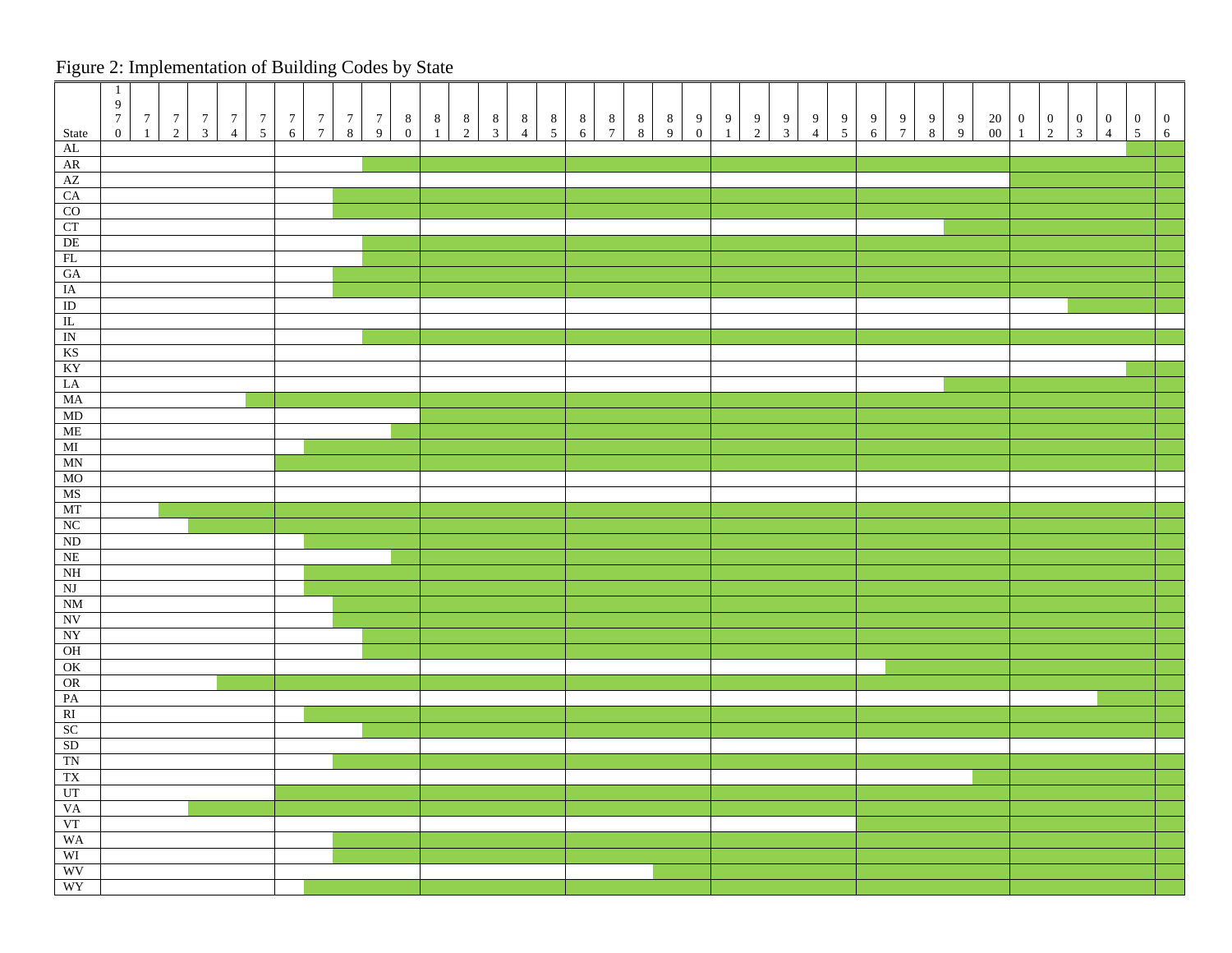



Note: The figure depicts the share of housing permits issued after the passing of a state specific building code in the total stock of building codes issued since 1970.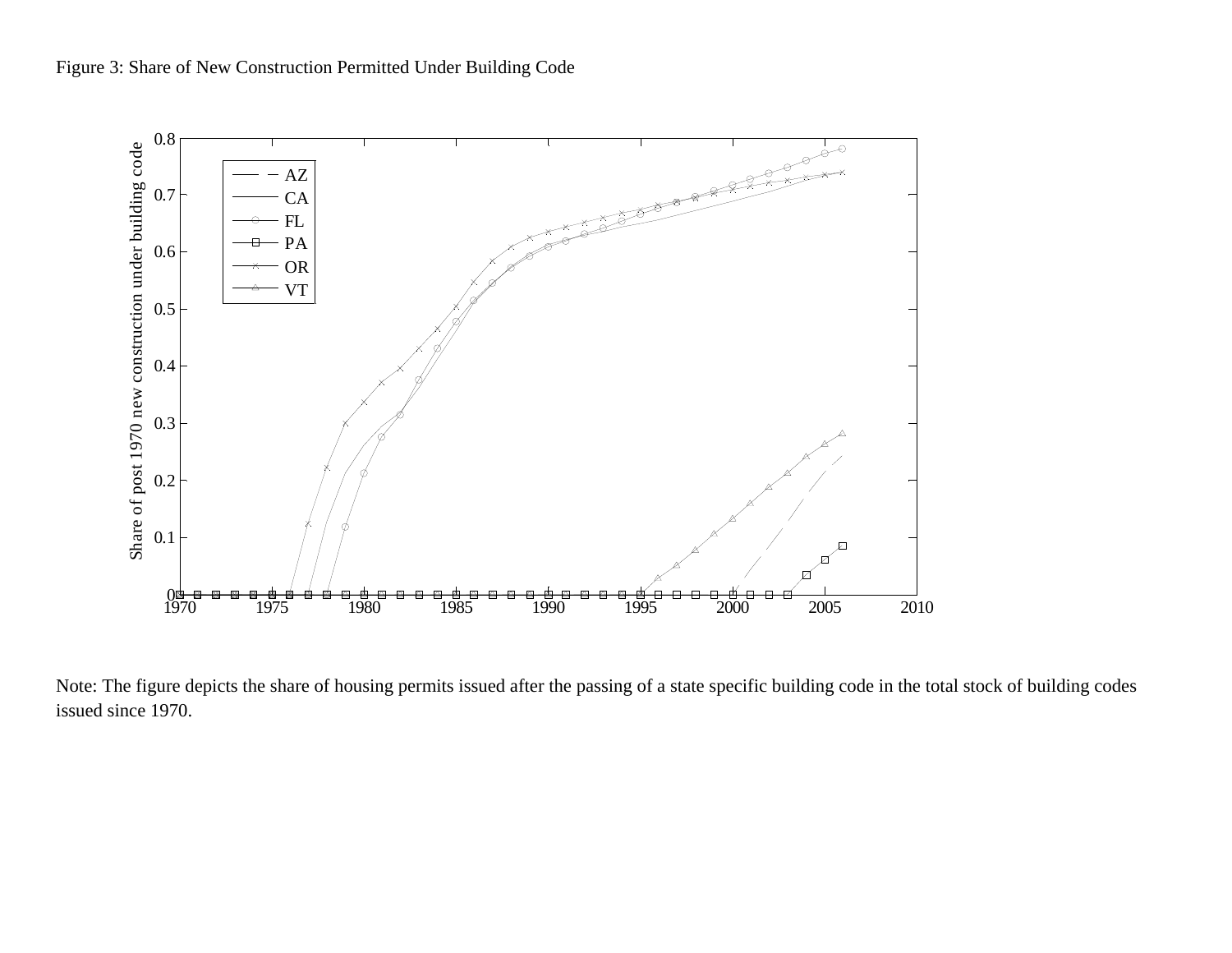



Notes: The grey bars indicate the predicted impacts of building codes from model (8) from table (2). They are obtained by multiplying the 2006 building code construction share variable times the estimated coefficient. The whiskers indicate the 95% confidence interval. The white bars indicate the predicted impacts of building codes from model (9) from table (2). They are obtained by multiplying the 2006 building code construction share variable times the estimated coefficient and adding the product of the building code intensity value for 2006 with its estimated coefficient. The whiskers indicate the 95% confidence interval.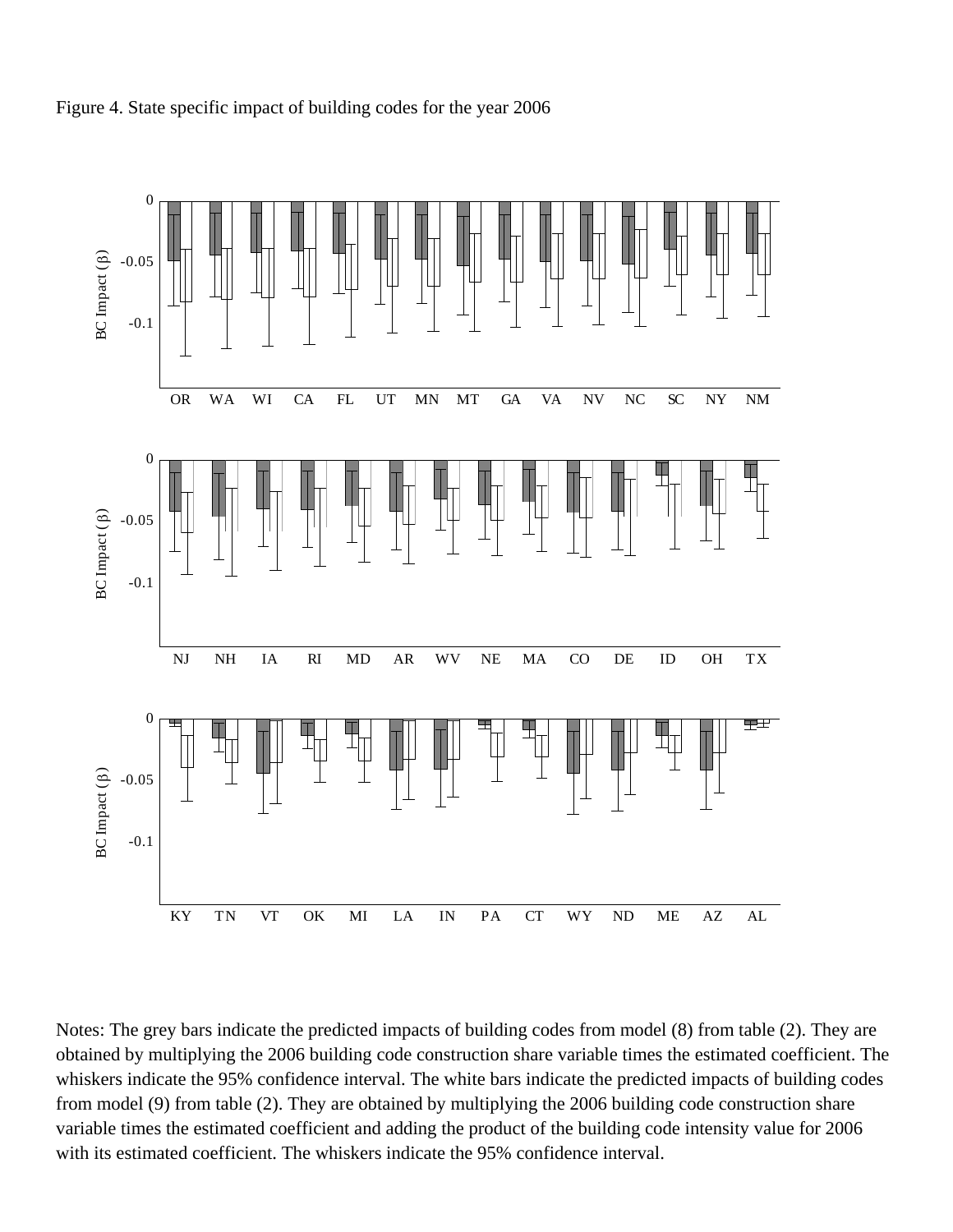

Figure 5. Year 2006 Share of post-1970 permitted new construction conducted under an active building code by state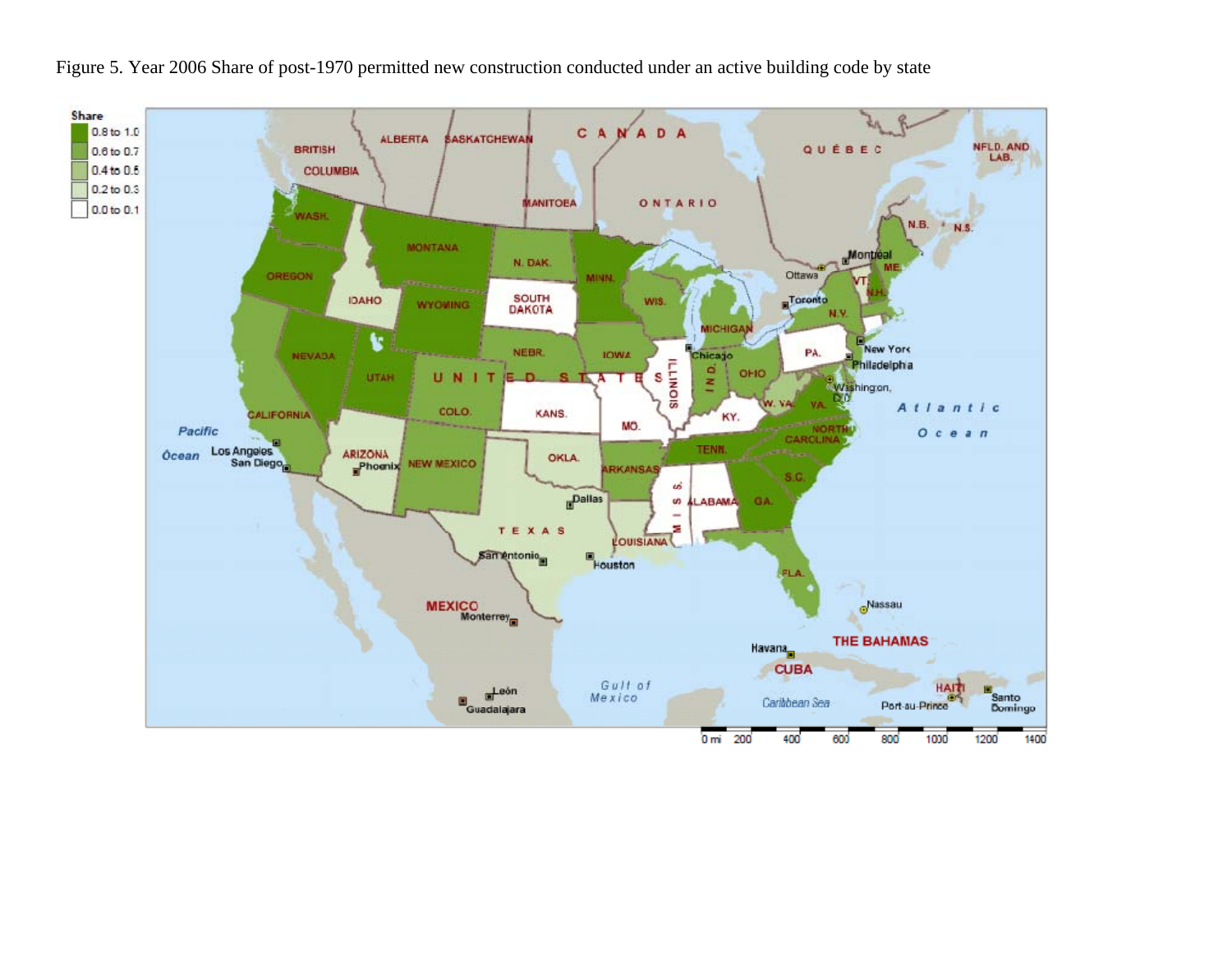Figure 6: Total number of building permits issued for each state since enactment of building codes.

![](_page_25_Figure_1.jpeg)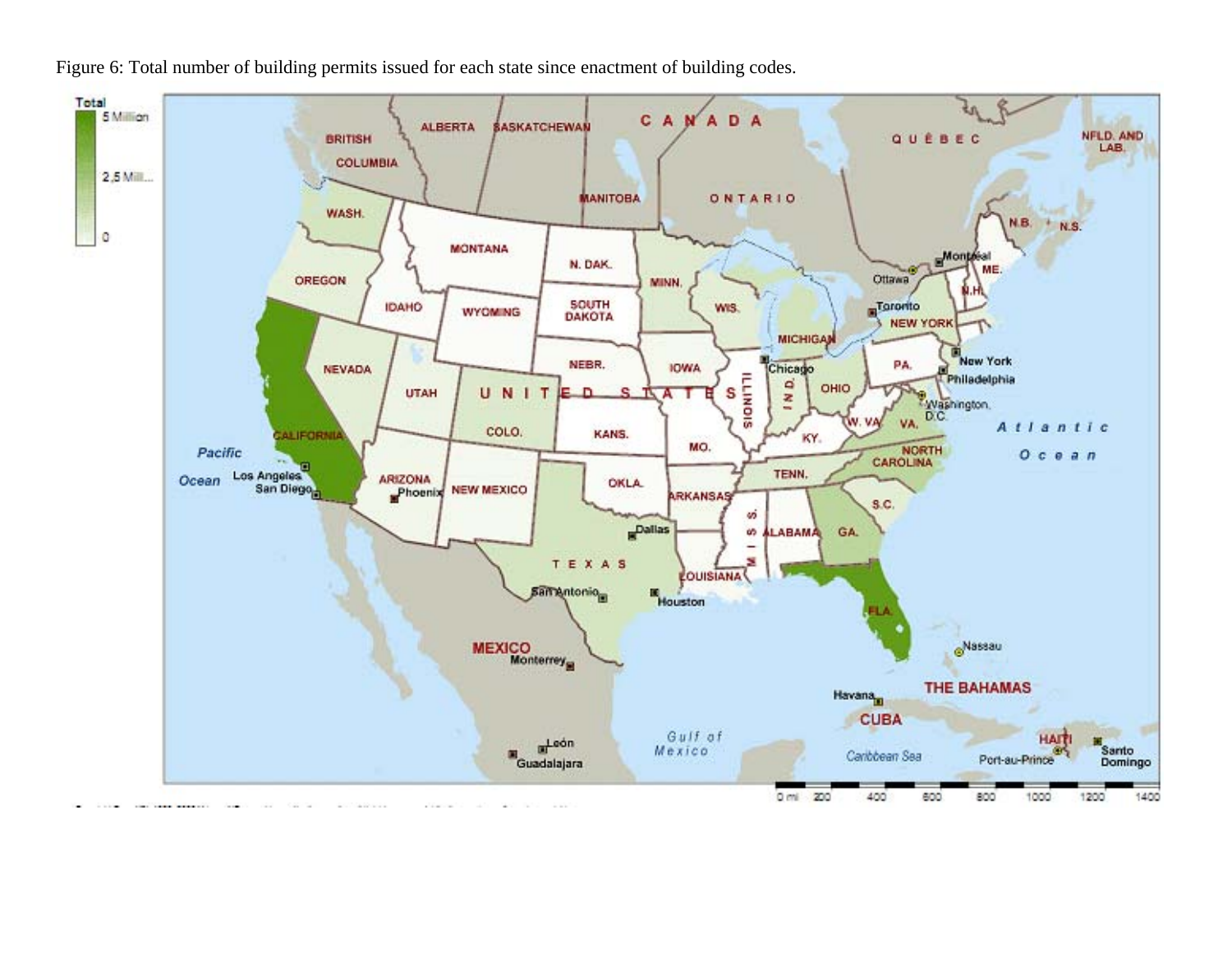| Sample                                   |                   |       | Complete $(n=1776)$ |                     |                |       | Treated $(n=1591)$ | Control $(n=185)$ |              |  |  |
|------------------------------------------|-------------------|-------|---------------------|---------------------|----------------|-------|--------------------|-------------------|--------------|--|--|
| Variable                                 | Variation         | Mean  | Std. Dev.           | Min                 | Max            | Mean  | Std. Dev.          | Mean              | Std. Dev.    |  |  |
| <b>Electricity Consumption</b>           | overall<br>within | 12.88 | 4.18<br>2.55        | 4.76<br>5.24        | 23.99<br>20.38 | 12.86 | 4.25<br>2.52       | 13.03             | 3.47<br>2.83 |  |  |
| <b>Electricity Price</b>                 | overall<br>within | 0.15  | 0.10<br>0.10        | 0.01<br>$-0.07$     | 0.58<br>0.52   | 0.15  | 0.10<br>0.10       | 0.14              | 0.08<br>0.08 |  |  |
| Natural Gas Price                        | overall<br>within | 0.05  | 0.04<br>0.04        | 0.00<br>$-0.02$     | 0.24<br>0.22   | 0.05  | 0.04<br>0.04       | 0.04              | 0.04<br>0.04 |  |  |
| Per Capita Income                        | overall<br>within | 23.21 | 5.13<br>4.04        | 11.48<br>13.48      | 44.20<br>36.02 | 23.33 | 5.17<br>4.09       | 22.13             | 4.71<br>3.57 |  |  |
| <b>Cooling Degree Days</b>               | overall<br>within | 1.09  | 0.78<br>0.14        | 0.08<br>0.59        | 3.88<br>1.64   | 1.06  | 0.80<br>0.14       | 1.31              | 0.50<br>0.16 |  |  |
| <b>Heating Degree Days</b>               | overall<br>within | 5.24  | 2.04<br>0.37        | 0.40<br>3.72        | 10.75<br>6.75  | 5.24  | 2.08<br>0.36       | 5.25              | 1.73<br>0.41 |  |  |
| New Housing Stock (p. cap.)              | overall<br>within | 6.05  | 4.34<br>2.70        | 0.14<br>$-12.18$    | 27.34<br>14.58 | 5.70  | 4.11<br>2.41       | 9.05              | 5.03<br>4.48 |  |  |
| New Housing Stock * Building Code (p.c.) | overall<br>within | 4.72  | 5.92<br>4.46        | 0.00<br>$-10.36$    | 31.37<br>21.01 | 5.27  | 6.02<br>4.72       | N/A               | N/A<br>N/A   |  |  |
| <b>Building Code Intensity</b>           | overall<br>within | 0.31  | 0.34<br>0.22        | $0.00\,$<br>$-0.58$ | 1.00<br>1.02   | 0.35  | 0.34<br>0.23       | N/A               | N/A<br>N/A   |  |  |

#### Table 1: Summary Statistics

Note: T-test fail to reject the null of equality of means between treatment and control states in the pre-treatment year 1970 for all variables.